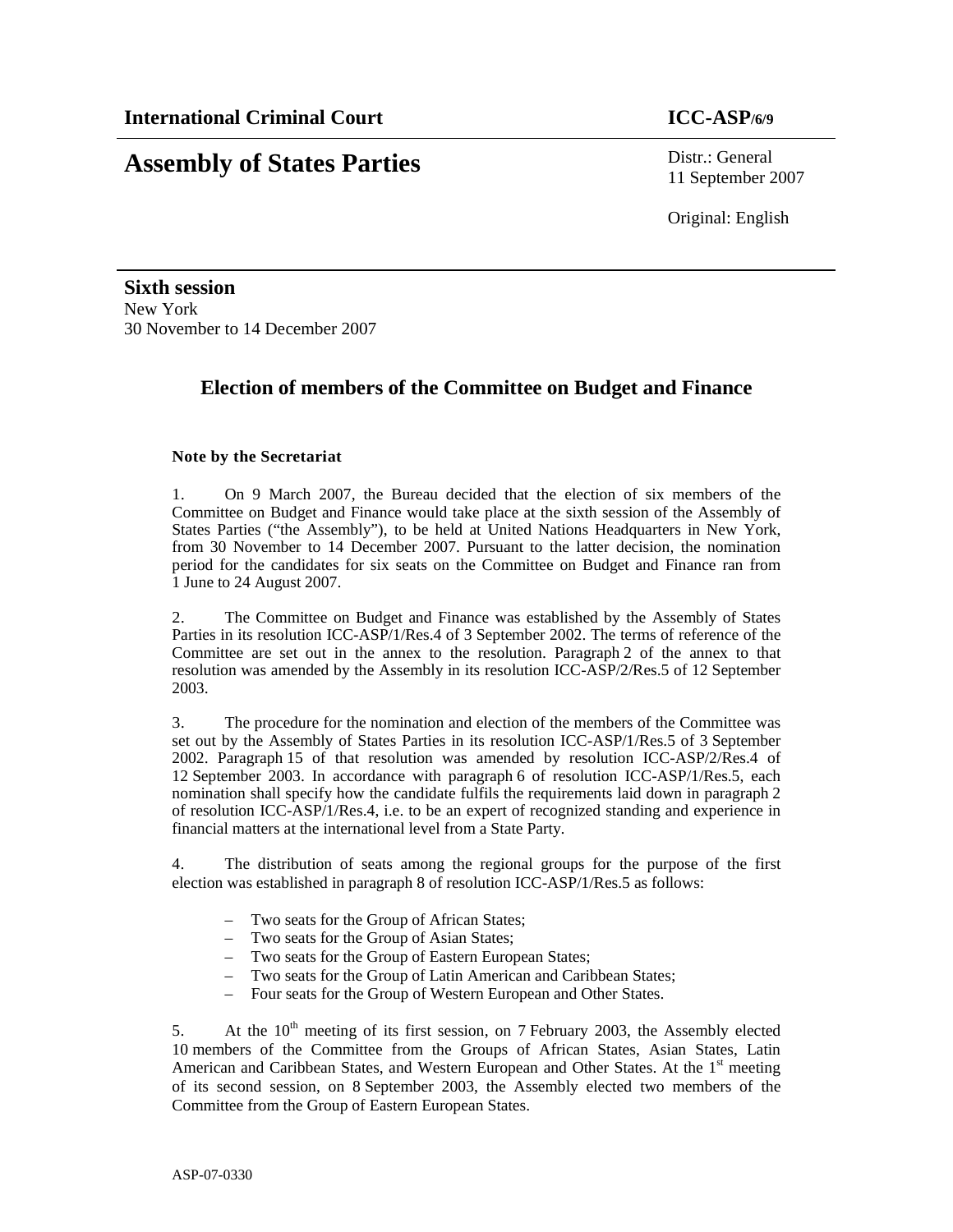6. At the  $5<sup>th</sup>$  meeting of its second session, on 12 September 2003, the President of the Assembly, pursuant to paragraph 13 of resolution ICC-ASP/1/Res.5 of 3 September 2002, drew lots to select members elected who would serve two and three years, respectively, in accordance with resolution ICC-ASP/1/Res.4 as amended by resolution ICC-ASP/2/Res.5 of 12 September 2003. The members whose terms of office end on 20 April 2008 belong to the following regional groups:

- African States, one seat;
- Eastern European States, one seat;
- Latin American and Caribbean States, one seat;
- Western European and Other States, three seats.

7. As required by paragraph 9 of resolution ICC-ASP/1/Res.5, every effort shall be made to elect the members of the Committee by consensus, on the basis of a recommendation by the Bureau. Under paragraph 10, in the absence of a consensus, the election shall be a matter of substance, and subject to the requirements of article 112, paragraph 7 (a), of the Rome Statute, which provides as follows:

"7. Each State Party shall have one vote. Every effort shall be made to reach decisions by consensus in the Assembly and in the Bureau. If consensus cannot be reached, except as otherwise provided in the Statute:

(a) Decisions on matters of substance must be approved by a two-thirds majority of those present and voting provided that an absolute majority of States Parties constitutes the quorum for voting."

8. In accordance with paragraph 11 of resolution ICC-ASP/1/Res.5, the election shall be by secret ballot. However, this requirement may be dispensed with if the number of candidates corresponds to the number of seats to be filled or in respect of candidates endorsed by the respective regional groups, unless a delegation specifically requests a vote on a given election.

9. Under paragraph 12 of the resolution, the persons elected shall be those candidates from each regional group who obtained the highest number of votes and a two-thirds majority of States Parties present and voting, provided that an absolute majority of the States Parties constitutes the quorum for voting.

10. By the closing date of the nomination period, i.e. 24 August 2007, nine nominations had been received.

11. Of the nine nominations, two were submitted by the Group of African States; one by the Group of Eastern European States; two by the Group of Latin American and Caribbean States; and four by the Group of Western European and Other States.

12. In accordance with paragraph 7 of resolution ICC-ASP/1/Res.5, a list in English alphabetical order of all persons nominated, with accompanying documents, is contained in the annex to the present note.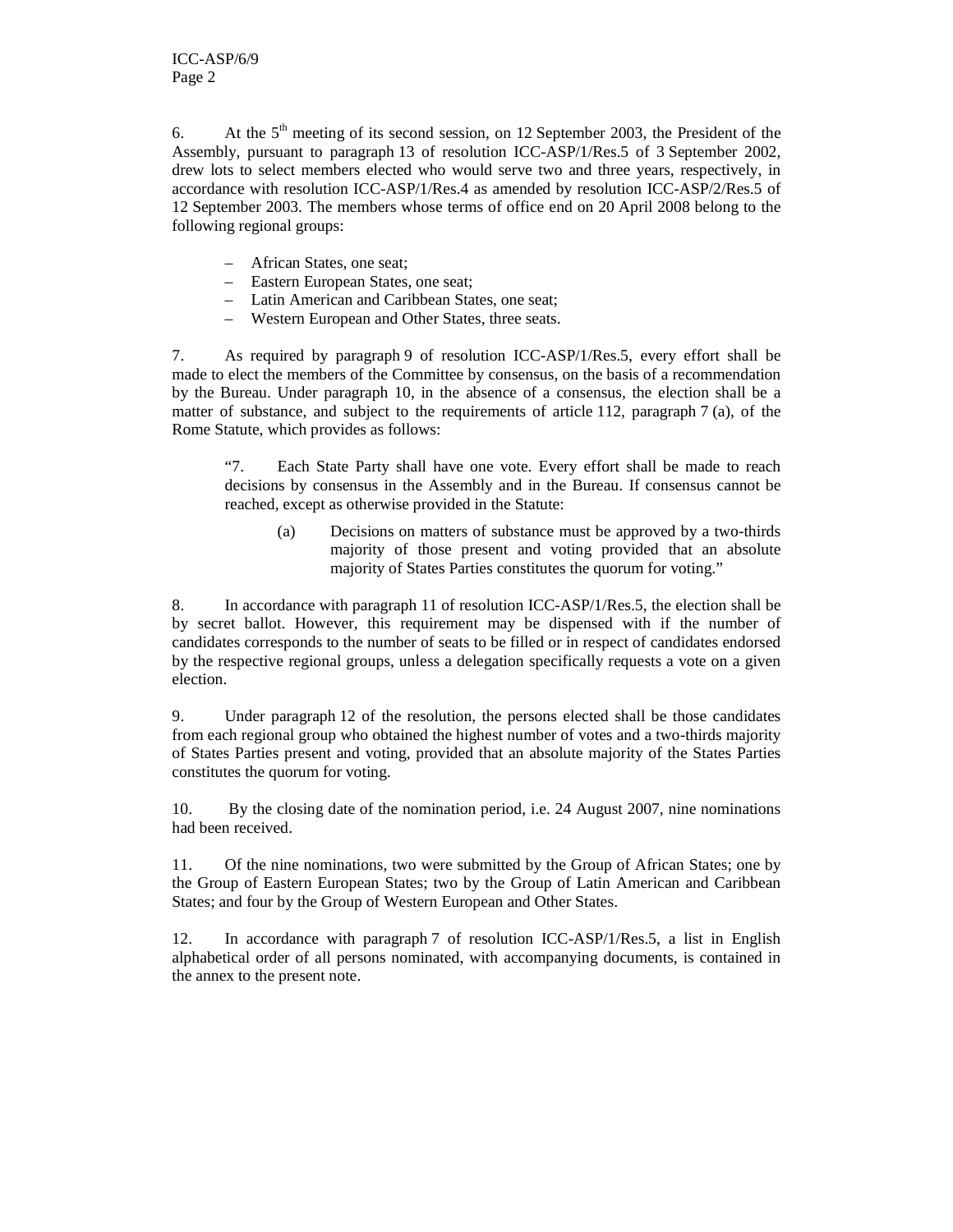# **Annex**

[Original: English/French/Spanish]

# **Alphabetical list of candidates (with statements of qualifications)**

# **Contents**

|     | Name and nationality *                                               | Page |  |
|-----|----------------------------------------------------------------------|------|--|
| 1.  |                                                                      | 4    |  |
| 2.  |                                                                      | 7    |  |
| 3.  |                                                                      | 10   |  |
| 4.  |                                                                      | 13   |  |
| .5. | Lovell, Peter (United Kingdom of Great Britain and Northern Ireland) | 18   |  |
| 6.  |                                                                      | 22   |  |
| 7.  |                                                                      | 25   |  |
| 8.  |                                                                      | 28   |  |
| 9.  | Yañez Pilgrim, Rodrigo (Bolivarian Republic of Venezuela)            | 31   |  |

-

<sup>∗</sup> Also the nominating State unless otherwise indicated.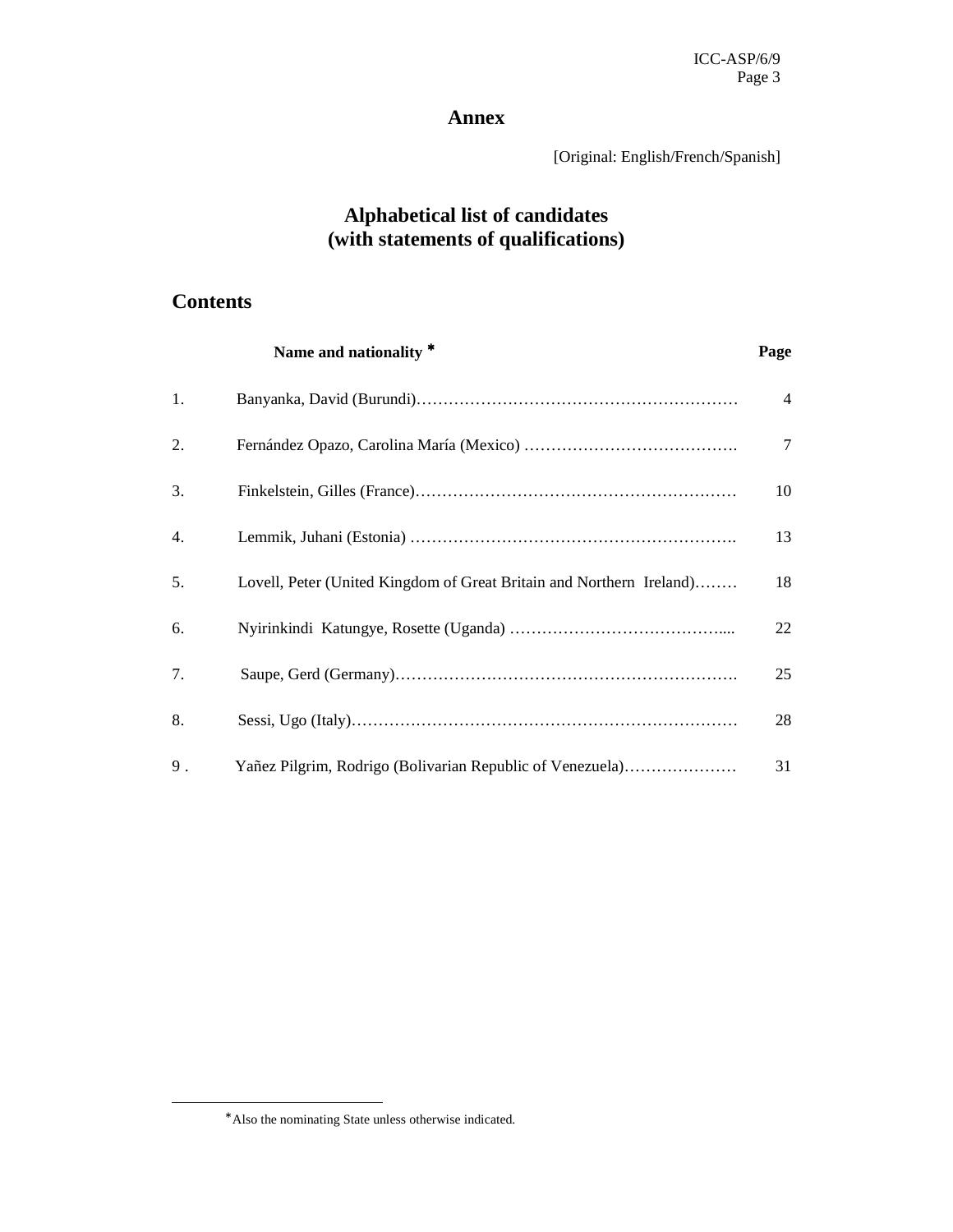# **1. Banyanka, David (Burundi)**

[Original: French]

#### **Note verbale**

 The Permanent Mission of the Republic of Burundi to the United Nations presents its compliments to the Secretariat of the Assembly of States Parties to the Rome Statute of the International Criminal Court and has the honour to transmit herewith the curriculum vitae of Mr. David Banyanka, the candidate nominated by the Government of the Republic of Burundi for the election of members of the Committee on Budget and Finance of the International Criminal Court, which will take place during the sixth session of the Assembly of States Parties, from 30 November to 14 December 2007.

…

\*\*\*

#### **Statement of qualifications**

#### **Personal data**

| Family name    | : Banyanka         |
|----------------|--------------------|
| Given name     | : David            |
| Date of birth  | : 30 December 1967 |
| Place of birth | : Gitaba           |
| Commune        | : Burambi          |
| Nationality    | : Burundian        |
| Civil status   | : Married          |
|                |                    |

## **Education**

#### 2005

• International Organization of Supreme Audit Institutions (INTOSAI) Development Initiative (IDI), Diploma in Design and Implementation of Training Courses.

#### 2000 – 2001

- University of Yaoundé II: Programme in Economic Policy Management (GPE) in the Faculty of Economics and Management: Third Cycle Diploma;
- Diploma of Higher Specialized Studies (DESS) in Management and Economic Policy  $(Bac +5)$ .

#### 1991 – 1993

• University of Burundi: Faculty of Economics and Administration, Bachelors Degree in Economics (Licence Bac +4), majoring in Management.

#### 1988 – 1991

• University of Burundi: Faculty of Economics and Administration, Candidates' Diploma (completion of first cycle) in Economics.

#### 1987 – 1988

• University of Burundi: Faculty of Agronomy.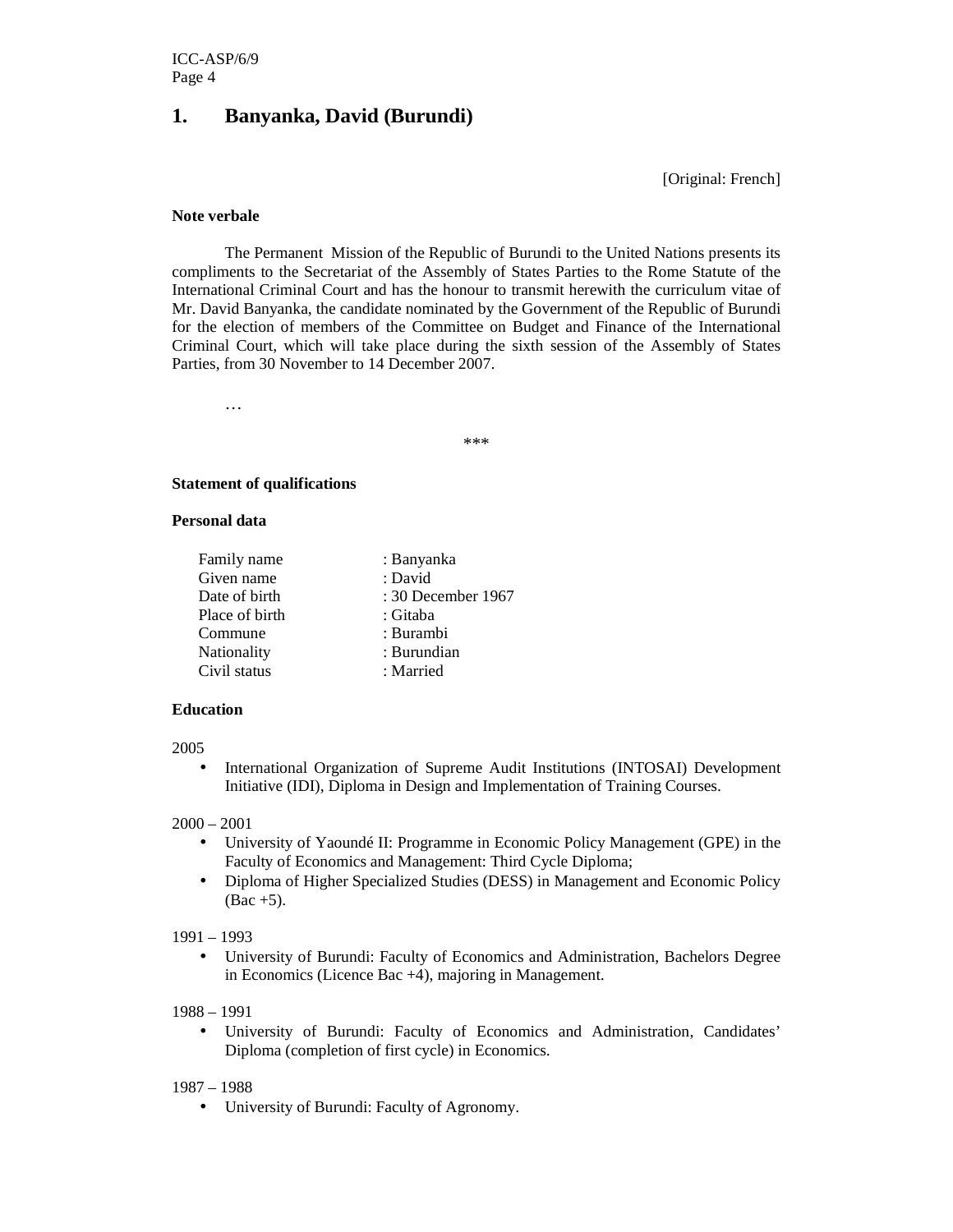## **Work experience**

June 1996 – September 2006

- Inspector of Finance with responsibility for oversight of budget implementation in public administrations, oversight of the functioning of personnel administration, development projects and all areas in which the State has an interest. Responsibility for verifying the lawfulness, legality and legitimacy of expenditures and receipts of these public and parapublic institutions.
- Also responsible for training in the Audit Inspectorate.

September 2006 – to present

• State Auditor responsible for the same portfolio with the addition of performance auditing. I was assigned to this new institution following the transformation of the Audit Inspectorate into the State Audit Office.

December 1994 – June 1996

• Advisor in the Department of Urban Development and Coordination of Property and Equipment in the Ministry of Public Works.

#### **Other areas of competence**

Teaching and training activities

- Teaching since 2005 on a part-time basis at the Lumière University of Bujumbura;
- Teaching since 1998 on a part-time basis at the Martin Luther King University;
- From 1996 to the present, teaching on a part-time basis at the University of Burundi (Higher Institute of Commerce).

Internal and performance auditing

- Participated in May and June 2005 in the development of a workshop on performance auditing, held in Cotonou, Bénin;
- In August, following the workshop in Cotonou, personally developed a course on evaluation of the internal audit system;
- In January February 2006, participated in a workshop to evaluate a course on performance auditing, held in Sousse, Tunisia.

## April 2006

• Co-moderator of a workshop on performance auditing for a group of 30 participants from more than 12 countries, held in Yaoundé, Cameroon.

27 November - 8 December 2006

• Co-moderated a workshop on auditing the performance of public debt management, jointly organized by Pôle-Dette and the Regional Council of Supreme Audit Institutions of French-Speaking Africa (CREFIAF) for auditors of countries of the West and Central African French-Speaking community, held in Lomé, Togo.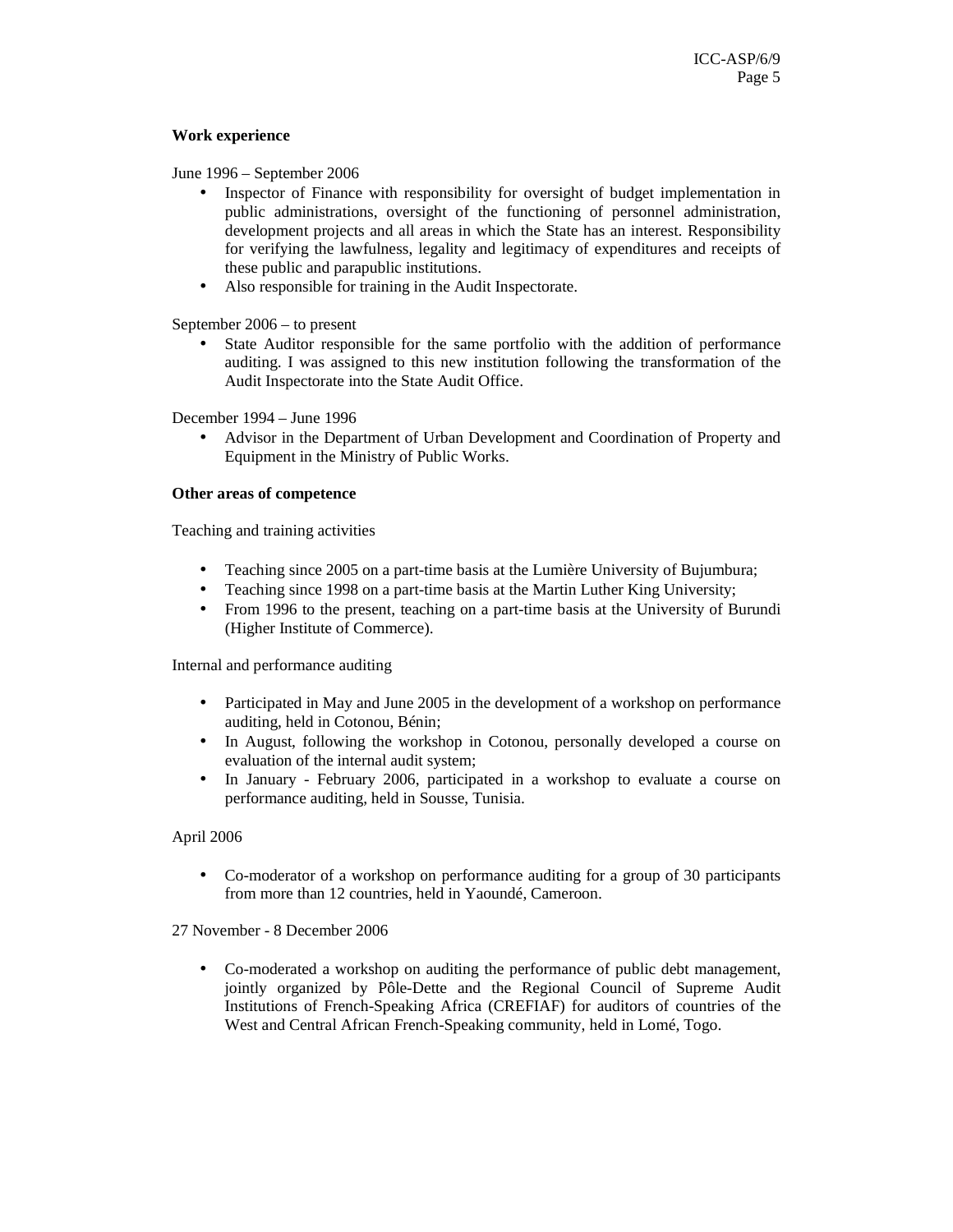Overseas Courses

- May July 2001: Attended a training course at the University of Liège, Belgium, specializing in management auditing**;**
- In 2004, participated in a workshop to evaluate the competence of participants, held in Libreville, Gabon.

## **Publications**

#### August 2001

• Presentation of a paper for the award of the Diploma of Higher Specialized Studies (DESS), entitled "Problems in management auditing in the public service".

#### March 1994

• Completion of degree thesis, entitled "Training and human resources in small- and medium-sized enterprises in Bujumbura".

1993

- Presentation of a paper on updating the information and management systems in five public institutions:
	- o Banque de Crédit Burundi (BCB);
	- o Institut National de la Sécurité Sociale (INSS);
	- o Public Service Insurance Company (la Mutuelle de la Fonction Publique) ;
	- o Randa Farm;
	- o Military Construction Management Company.
- In March of each year, from 1997 to 2000, presented the auditors' report on the National Economic Development Bank (BNDE);
- From 2001 to the present, have been presenting auditors' reports on the Military Hospital of Kamenge, the Office of Education Projects, and the Community Development Fund.

#### August 2005

• Taught a course on evaluation of the internal audit system subsequent to the Cotonou workshop on performance auditing, for which the Organization of Supreme Audit Institutions (INTOSAI) Development Initiative (IDI) diploma was awarded upon completion of training.

## **Other activities**

- Currently auditor of the Regional Council of the Supreme Audit Institutions of French-Speaking Africa (CREFIAF), which has its headquarters in Cameroon;
- Member of the Reference Panel of the Organization of Supreme Audit Institutions (INTOSAI);
- Founding member of the Martin Luther King University of Bujumbura.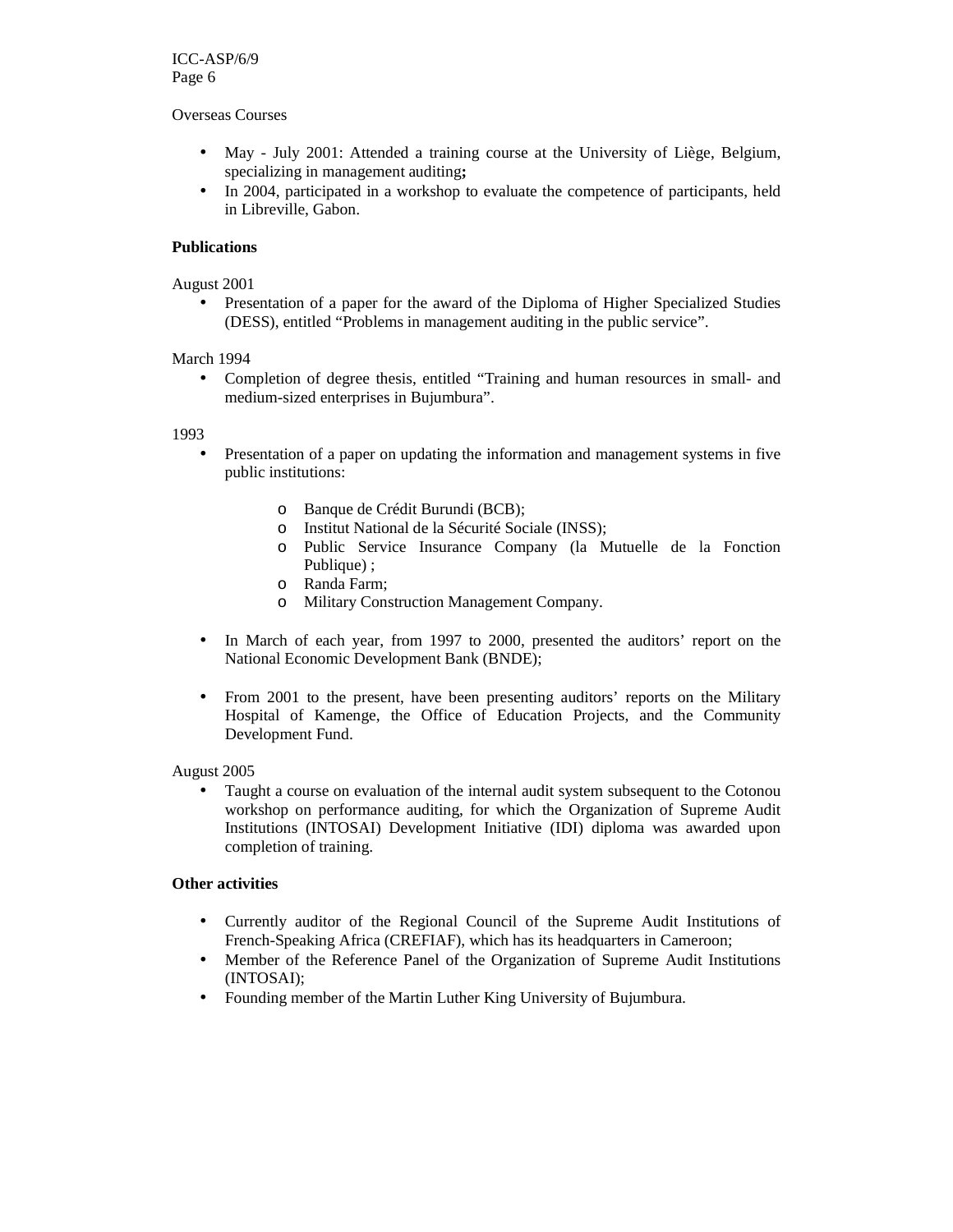# **2. Fernández Opazo, María Carolina (Mexico)**

[Original: English/Spanish]

#### **Note verbale**

The Embassy of Mexico presents its compliments to the Secretariat of the Assembly of States Parties to the Rome Statute of the International Criminal Court and has the honour, with reference to note ICC-ASP/S/6/06 of 12 March 2007, to inform States Parties that the Government of Mexico has decided to present the candidature of Mrs. Carolina María Fernández Opazo for election to the Committee on Budget and Finance for the period 2008- 2011 at elections to be held at the sixth session of the Assembly of States Parties from 30 November to 14 December 2007 at the Headquarters of the United Nations in New York.

The nomination of Mrs. Carolina María Fernández Opazo reflects the interest of the Government of Mexico in contributing to consolidating the Court's budgetary procedures, stabilizing its budgets and promoting the efficient management of its resources, to enable the Court to exercise its mandate in accordance with its strategic priorities. Mexico is convinced that the process of preparing the Court budget and the interaction between the Court, the States Parties and the Committee can be improved, enabling the Assembly of States Parties to concentrate on substantive issues relating to the Court's work. The participation of Mrs. Fernández Opazo in the Committee's work will help to ensure that the Court is equipped with the tools it needs to discharge its mandate under the terms of the Rome Statute and to develop into a solid and efficient judicial institution, both financially and materially, with transparent and stable budgetary procedures.

Among the issues that Mexico considers to be of priority for the Committee's work are: structure and presentation of the budget (closer connection with actual expenditure; greater emphasis on macroanalysis, allowing discussion at the strategic level; justification of additional resources and non-recurrent resources; performance indicators, etc.); permanent premises (identifying the best project management structures and solutions for cost allocation and financing models so that the Assembly of States Parties is assured of the best possible conditions); human resources (review of human-resource policies and practices with a view to consolidating best practices for recruiting and retaining staff, taking into account the requirements for equitable geographic distribution and gender equality set out in the Rome Statute); strategic planning process (delivering true results-based budgeting); and others, such as the conditions of service of the judges, legal assistance and detention costs.

The Government of Mexico's interest in participating in the Committee is not only a reflection of its commitment to the Court but also of the fact that Mexico is the seventh largest contributor to the Court's budget and the largest contributor in the Latin American and Caribbean region. It believes therefore that it is justified in wishing to be represented on this body.

In view of the provision contained in paragraph 2 of resolution ICC-ASP/1/Res.4 and paragraph 6 of resolution ICC-ASP/1/Res.5, the Embassy wishes to draw the attention of the Secretariat to the candidate's wide multilateral experience, especially in financial and budgetary matters, as set out in the curriculum vitae in the Spanish and English languages accompanying this note. Mrs. Fernández Opazo meets the eligibility requirements to become a member of the Committee and possesses the knowledge necessary to make pertinent contributions to its important work. She has recognized experience in, for example, scales of assessment, finance, budgets and programmes. Moreover, her election will improve the gender balance on the Committee and give impetus to the active participation of the countries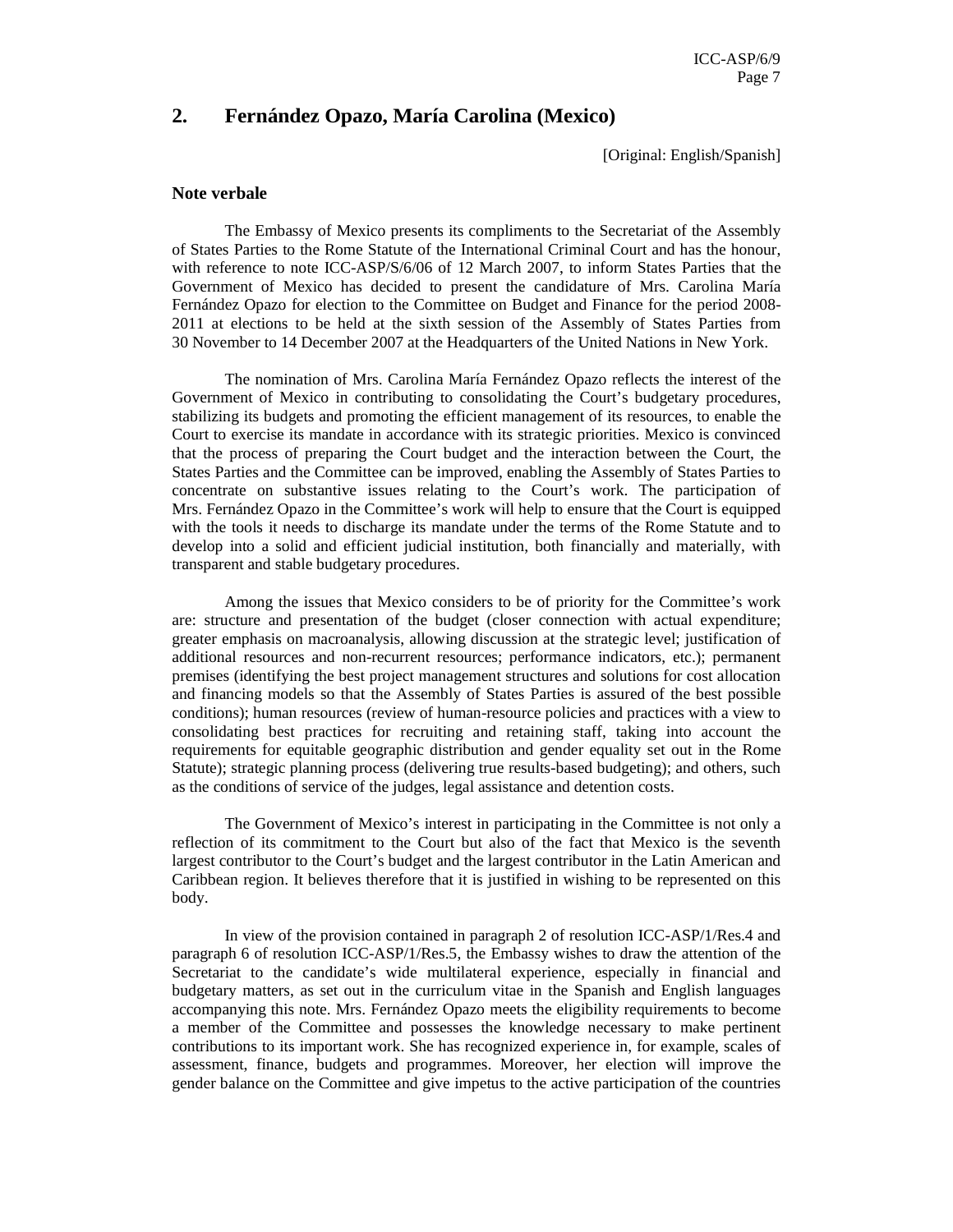of the Latin American and Caribbean region, whose membership of the Court is among the highest by region.

The Government of Mexico is convinced that with her knowledge, recognized standing and experience of financial affairs at the international level, Mrs. Fernández Opazo will make a positive contribution to ensuring that this important subsidiary body of the Assembly fulfils its mandate.

**\*\*\*** 

#### **Statement of qualifications**

…

Mrs. Carolina María Fernández Opazo (Mexican) was born in Kingston, Jamaica, in December 1972.

She has a B.A. in International Relations from the Universidad de las Américas Puebla, Mexico.

She also studied Administration at the Universidad de las Américas Puebla, and Economics at the Universidad Católica Boliviana, La Paz, Bolivia.

#### **Work experience**

Mrs. Fernandez has held various positions in the Ministry of Foreign Affairs, all of them in the multilateral field:

- Deputy Director for Administrative and Budgetary Affairs, United Nations Division, November 2000 to date;
- Adviser to the Director General for the United Nations system, January 2000 to October 2000;
- Analyst in charge of candidatures and political affairs, United Nations Division, April 1999 to December 1999.

#### **Main activities**

- Technical Secretary for the evaluation of Mexican membership of international organizations (December 2006 - May 2007);
- Chief negotiator of the Mexican delegation to the scale of assessments process of the United Nations General Assembly for the period 2007-2009 (March - December 2006);
- Team leader of the Specialized Group of the Mexican Ministry of Foreign Affairs on scales of assessment of international organizations (January 2006);
- Member of the Mexican delegation to the negotiation process of the United Nations budget for the 2006-2007 biennium, 60th session of the General Assembly (December 2005);
- Member of the Mexican delegation to the negotiation process of the United Nations Peacekeeping Operations' Budget, 59th session of the General Assembly (May 2005).
- Member of the Mexican delegation to the 59th session of the United Nations General Assembly (October - December 2004);
- Officer-in-charge of the Mexican candidature to the United Nations Economic and Social Council (October 2001 - December 2002);
- Officer-in-charge of the Mexican candidature to the United Nations Security Council (December 2000 - October 2001).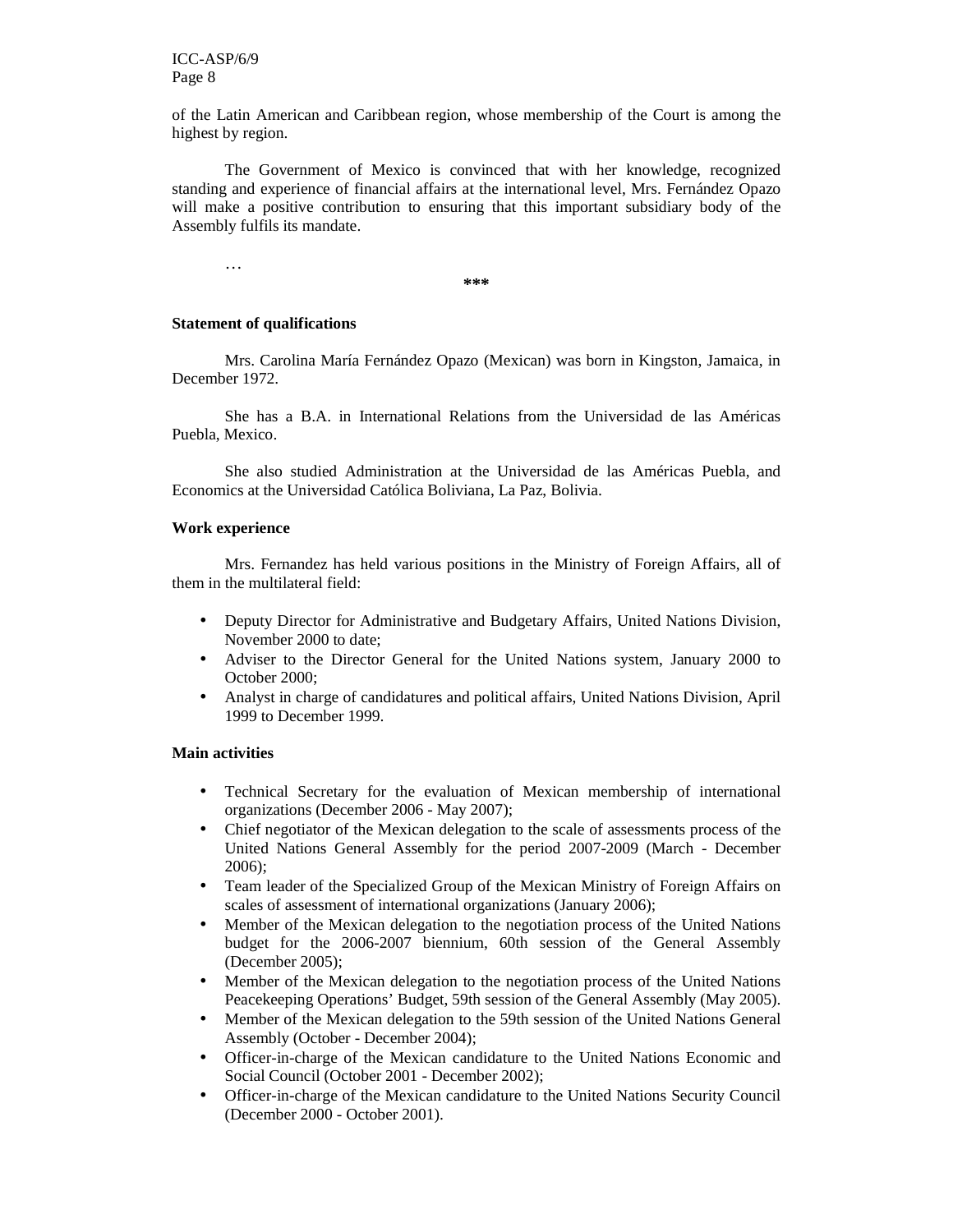# **Congresses at the Universidad de las Américas Puebla**

- Youth National Congress on the World Conference against Racism, Racial Discrimination, Xenophobia and Related Intolerance, organizer (June 2001);
- Regional Workshop on Judicial Cooperation in Criminal Matters Related to Drugs and Organized Crime, organizer (June 2000);
- Youth National Congress on the Millennium Assembly, organizer (May 2000);
- High-Level Regional Meeting "Towards a More Stable and Predictable Financial International System and its Social Link", organizer (September 1999).

Mrs. Fernandez speaks fluent Spanish and English and has a knowledge of Italian and French.

Mrs. Fernández is married and has two children.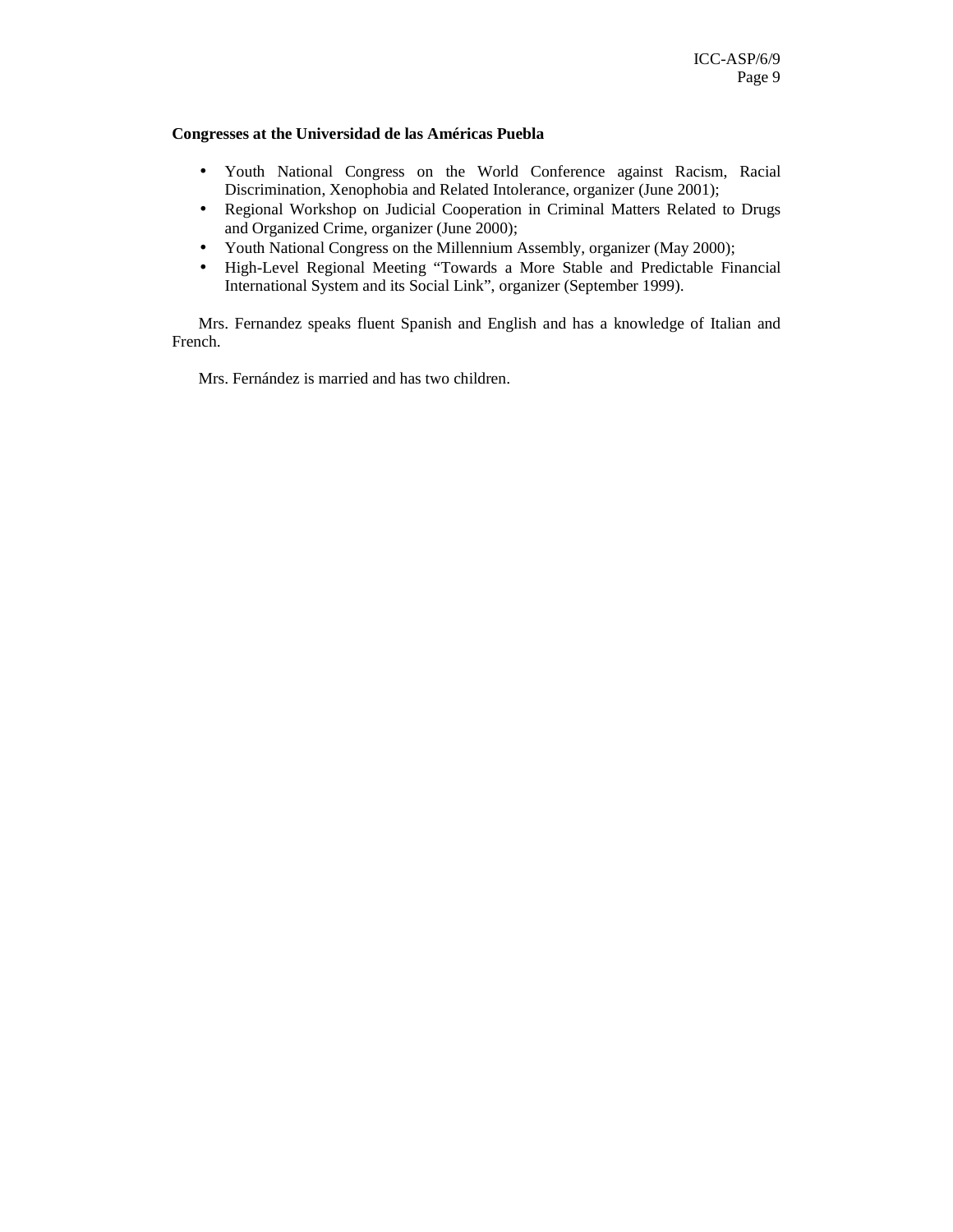# **3. Finkelstein, Gilles (France)**

[Original: French]

# **Note verbale**

The Embassy of France presents its compliments to the Secretariat of the Assembly of States Parties to the Rome Statute and has the honour to inform it that the Government of the French Republic has decided to put forward the candidacy of Mr. Gilles Finkelstein, currently Principal Adviser to the Poitou-Charentes Regional Chamber of Accounts, for the post of member of the Committee on Budget and Finance (CBF) of the International Criminal Court, at the elections to be held in New York during the sixth session of the Assembly of States Parties, from 30 November to 14 December 2007.

 The nomination of Mr. Finkelstein, whose curriculum vitae is attached hereto, has been made in accordance with section A of the resolution that sets out the procedure for the nomination and election of members of the Committee on Budget and Finance.

As his curriculum vitae indicates, Mr. Gilles Finkelstein fulfils the requirements set out in paragraph 2 of the annex to the resolution on the establishment of the Committee on Budget and Finance.

Appointed to the Poitou-Charentes Regional Chamber of Accounts in 1999, he also served as principal customs inspector, senior adviser and rapporteur of the National Public Service Ethics Commission, deputy public prosecutor in the Tribunal de grande instance (District Courts) of Poitiers and Tours, and later Principal Adviser to the Poitou-Charentes Regional Chamber of Accounts. Mr. Finkelstein therefore possesses all of the competencies and experience required by the resolutions of the Assembly of States Parties in the area of finance and accounting, as well as experience in criminal proceedings.

…

\*\*\*

#### **Statement of qualifications**

# **Professional activities**

1 December 2005

• Returned, at my request, to the Poitou-Charentes Chamber of Accounts – Principal Adviser – member of the Hospitality Group of the Revenue Court/Regional Chambers of Accounts.

1 January 2003 - 30 November 2005

• Secondment to the Tribunal de grande instance (District Court) of Tours (from 1 January 2003 to 30 June 2003) – Deputy at the Tribunal de grande instance (District Court) of Poitiers (from 1 July 2003 to 30 November 2005) – Deputy Public Prosecutor (traffic offences, civil matters, drug-related cases, military cases, prosecuting attorney at trials).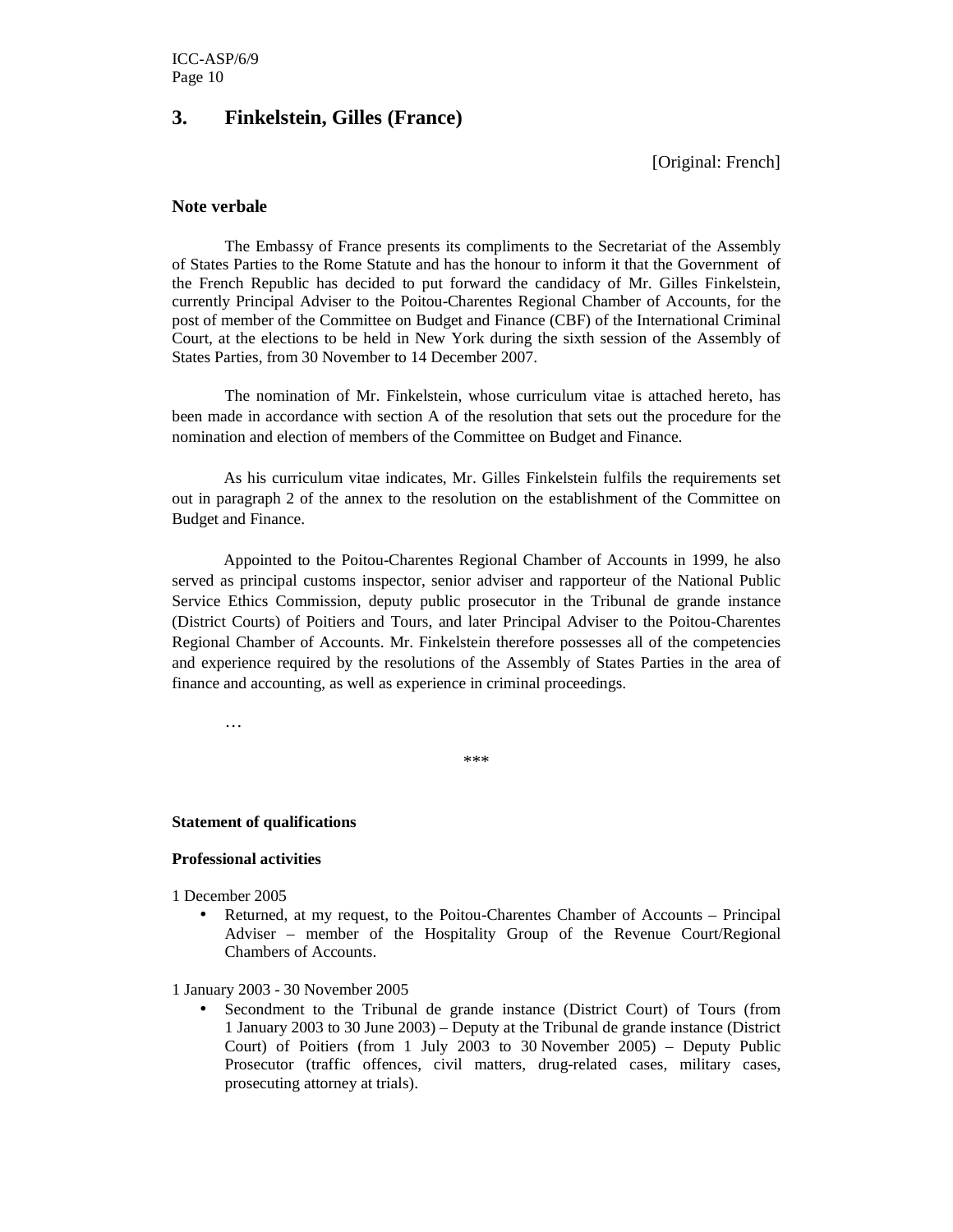2002

• Promotion to Principal Adviser.

# 1 January 2001

- Senior Adviser;
- Rapporteur of the National Public Service Ethics Commission.

1 September 1999

• Appointment to the Poitou-Charentes Regional Chamber of Accounts.

2 September 1996 - 31 August 1999

• Appointment as Class 1 Adviser – Nord–Pas de Calais Regional Chamber of Accounts.

11 July 1996

• Selected for the tour outside the region by advisers of the Regional Chamber of Accounts − ranked first among class 1 advisers.

1 July 1995 - 31 August 1996

- Head of investigation region national department, guarantee and service;
- Industrial sector − Department of Customs and Indirect Taxes Rennes post office (19 departments) 70 investigators.

1 July 1993 - 30 June 1995

• Appointment as Chief of Division for the Paris Special Missions Service, Divisions of Laon (02), Strasbourg (67), Orly, Lorient (56) and Prades (66).

February to June 1993

• Appointment as Principal Customs Inspector – ranked  $5<sup>th</sup>$  on the list of appointees – training course.

Late 1991 - February 1993

• Chief of the Legal Affairs Department in the Nantes Interregional Customs Service, responsibility for customs.

1 September 1988 - December 1991

• Customs inspector, Cholet Centre, auditing of businesses, agricultural issues, industrial relocations.

1 September 1985 - 31 August 1988

• Customs inspector in the Roissy Regional Office, responsible for oversight of international commercial transactions.

1 September 1984 - 31 August 1985

• National Customs School –  $37<sup>th</sup>$  promotion.

1982 and 1983

• Trainee court attorney – law office of attorney-at-law GONTIER – Angers.

# **Additional teaching activities**

• Course in criminal law, Faculty of Law of Angers (Cholet campus) from 1990 to 1993 and course in commercial law (Cholet campus during the same period, LEA II);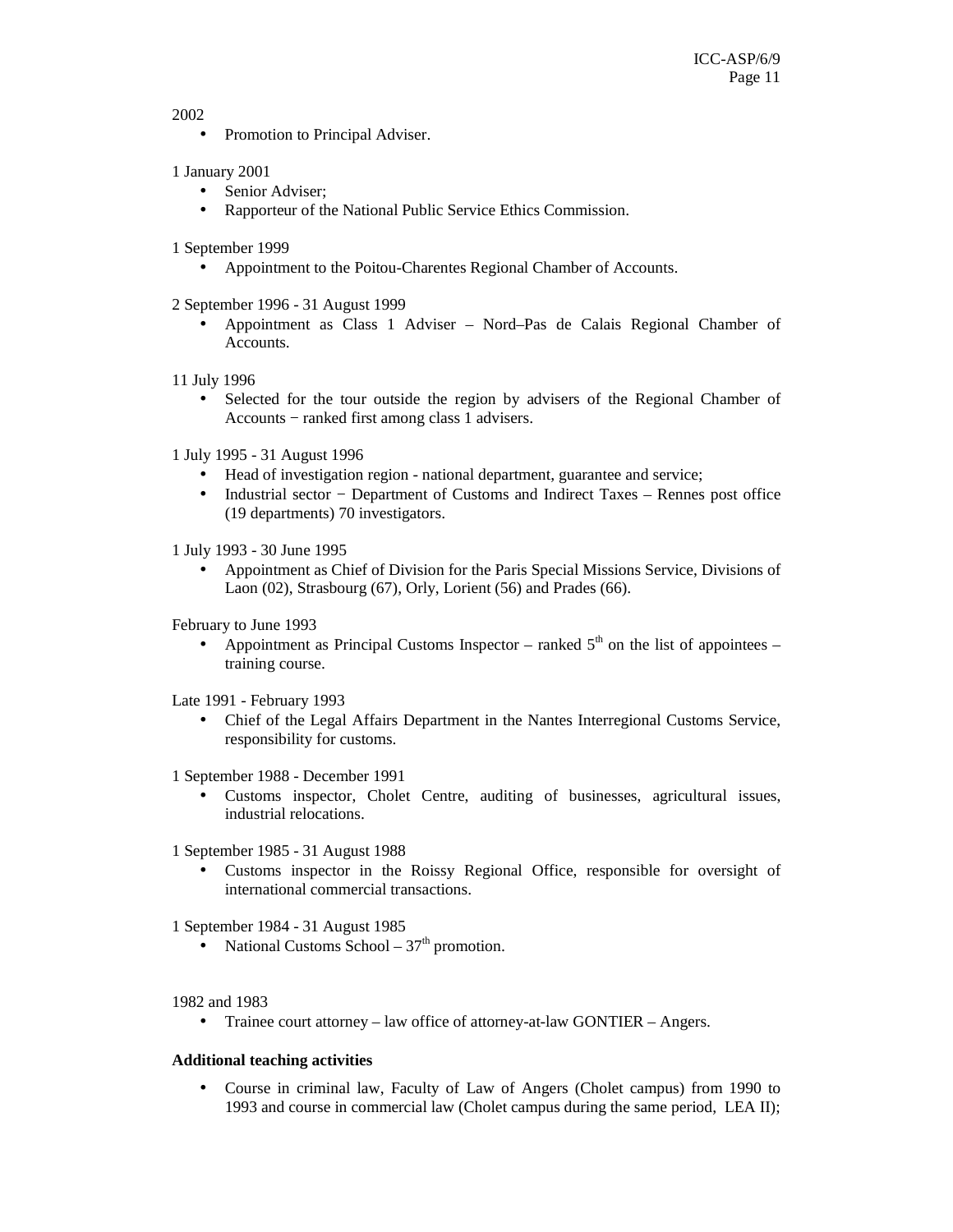- Lectures in criminal customs law at the Lille Law School (1998 and 1999);
- Lectures in criminal customs law and criminal financial law at the Regional Professional Training Centre for Lawyers, Lille (1998 and 1999);
- Course in procurement contract law and public service delegation (DSP) Lille Regional Institute of Administration (1997/1999);
- Lectures on litigation involving procurement and public service delegation, Faculty of Law, University of Poitiers, Master II (2001 to 2007);
- Public contract law, Master I (2006/2007), Faculty of Law, University of Poitiers.

# **Articles and public courses**

- Customs law and common agricultural policy (in Rural Law Review, 1991);
- Customs auditing (in Seminar of the Regional Institute of Administration of Nantes/ 20 years of the Regional Institute of Administration);
- Course in general criminal law, duplicated lecture notes, Faculty of Law, University of Angers;
- Elements of litigation involving procurement and delegation (under preparation for publication at the Faculty).

# **Other professional activities**

- Member of the Revenue Court Hospitality Group (2006, 2007);
- Rapporteur for the Committee of Inquiry into the Cost and Performance of Public Services, 2006;
- Rapporteur of the Public Service Ethics Commission (2001 to late 2005);
- Rapporteur of the Commission on Campaign Accounts (2001);
- Member of the Cholet Labour Relations Board Employer Association − 1988 to 1992.

## **Early education**

- Master's degree in private law (judicial careers), University of Poitiers and Poitiers Law Institute;
- Diploma of Higher Studies in Social Law, Faculty of Law and Political Science, University of Nantes;
- Alumnus of the National Customs School,  $37<sup>th</sup>$  promotion.

## **Languages spoken**

- **French**
- Fluent in English.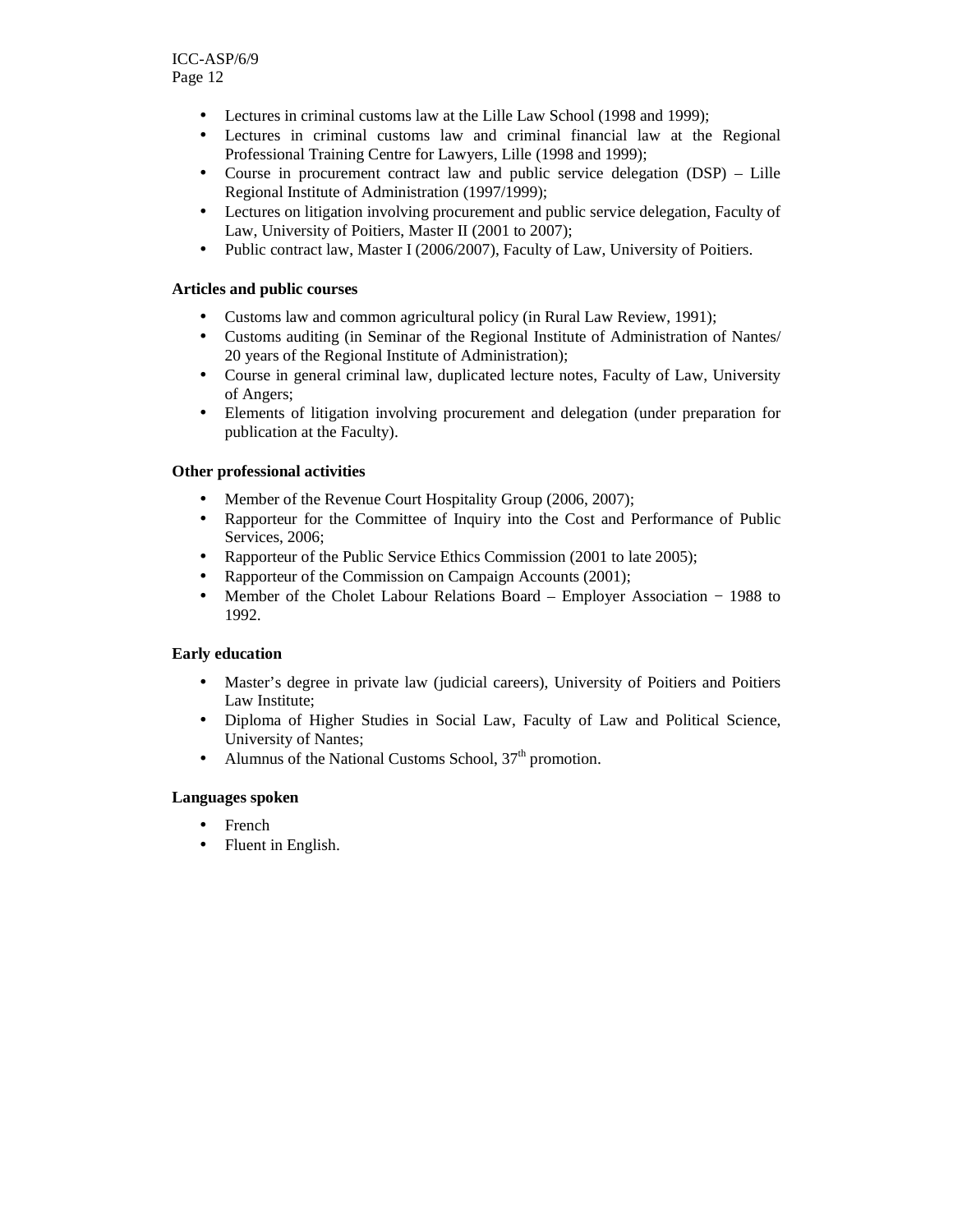# **4. Lemmik, Juhani (Estonia)**

[Original: English]

#### **Note verbale**

The Permanent Mission of Estonia to the United Nations presents its compliments to the Secretariat of the Assembly of States Parties to the Rome Statute of the International Criminal Court and, with reference to the Secretariat's note No. ICC-ASP/S/6/06 of 12 March 2007, has the honour to inform that the Government of Estonia has decided to present Mr. Juhani Lemmik for re-election to the Committee on Budget and Finance (CBF) at the elections to be held during the sixth session of the Assembly of States Parties from 30 November - 14 December 2007.

Mr. Lemmik has been a member of the Committee on Budget and Finance since September 2006. He has a strong background in public administration reform, strategic planning, budgeting and audit. He currently holds the position of Director of Audit at the State Audit Office, conducting performance audits in the justice system, amongst others. His previous occupations include Deputy Director of the State Budget Department of the Estonian Ministry of Finance, where Mr. Lemmik led the development of the strategic planning system for the Government, linking it with budgeting. As Director of the Office of Public Administration in the Estonian State Chancellery, Mr. Lemmik was responsible for the preparation and implementation of the Public Administration Reform Programme. Mr. Lemmik has also been Estonian representative at the European Union Improving Public Services Group.

\*\*\*

#### **Statement of qualifications**

…

Mr. Lemmik is an expert of recognized standing and experience at the international level. The enclosed curriculum vitae of Mr. Lemmik demonstrates his expertise and experience in public administration, budgeting and audit at national and intergovernmental level. He has been a member of the Committee on Budget and Finance from September 2006, elected by the Bureau after the resignation of Ms Inna Steinbuka of Latvia. Mr. Lemmik is currently Director of Audit at the Estonian State Audit Office, having previously held the position of Deputy Director of the State Budget Department in the Estonian Ministry of Finance. Mr. Lemmik is an Estonian national and speaks fluent English.

#### **Languages**

First language: Estonian Other languages

|                       | <b>English</b> | Finnish   | <b>Russian</b> | French     |
|-----------------------|----------------|-----------|----------------|------------|
| Oral expression       | Excellent      | Good      | Good           | Elementary |
| Written expression    | Excellent      | Good      | Satisfactory   | Elementary |
| Oral comprehension    | Excellent      | Excellent | Good           | Elementary |
| Written comprehension | Excellent      | Excellent | Good           | Elementary |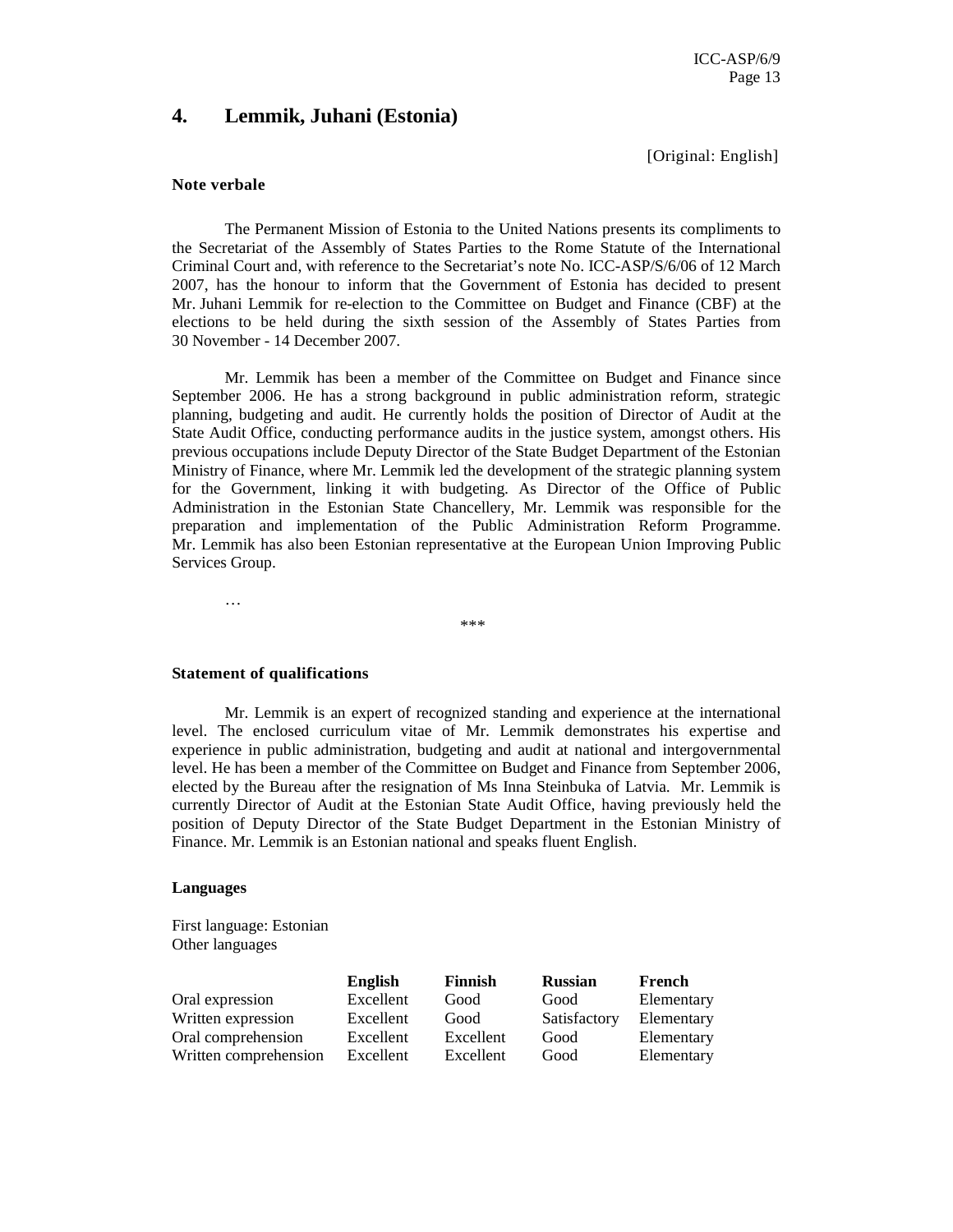## **Work experience**

September 2006

• Committee on Budget and Finance of the Assembly of States Parties to the Rome Statute of the International Criminal Court.

# January 2005

- Estonian State Audit Office (11a Narva mnt, 15013 Tallinn)
- Positions: October 2006: Director of Audit.

My responsibility is to manage Audit Department I, which audits the Ministry of Finance, Ministry of Foreign Affairs and their subordinate entities, and constitutional institutions (Office of the President, Office of the Chancellor of Justice, Office of the Parliament, Supreme Court, Bank of Estonia), doing both financial audits and performance audits. I am also responsible for organizing the auditing of all government accounts.

- January September 2006: Audit Manager. My responsibility was to conduct performance audits in the Ministries of Justice, Interior and Defence.
- January December 2005: Senior Auditor. I was part of the team doing performance audits in the Ministries of Justice, Interior and Defence.

October– December 2004

• On paternal leave with daughter Mette born on 8 October 2003.

January 2002– September 2004

- Estonian Ministry of Finance (1 Suur-Ameerika Str, 15006 Tallinn).
- Position: State Budget Department, Deputy Director.
- My responsibilities included developing strategic planning system of the central government, and linking it with budgeting. My team drafted Strategic Planning Decree, the purpose of which was to integrate the strategic planning, budgeting and reporting processes, and to establish a framework for development of performance measures for all ministries. I was also involved in training, curriculum development, and implementation for all ministries and agencies in regard to that reform.
- I was also responsible for developing public sector pay policy to make it more tailored to the needs of individual organizations, and statistics to make pay comparisons between public organizations possible and meaningful. I was part of the team drafting a new pay arrangement for the general civil service under the new Civil Service Law, and integrating it with other civil service sub-systems. As representative of the Ministry of Finance (MOF), in the Government delegation led by the Minister of Social Affairs, I regularly participated in pay negotiations with central trade unions.
- I also coordinated the development of public service standards for all government institutions. The MOF advised government institutions methodologically (according to Methodological Guidelines drafted by the MOF) in their drafting of Service Charters, re-engineering their service delivery processes, reorganizing the customer interface and service provision channels (e-government solutions, if possible and relevant), and how to integrate the customer-oriented approach to strategic management of organizations via the introduction of management models, such as the Balanced Scorecard and Common Assessment Framework.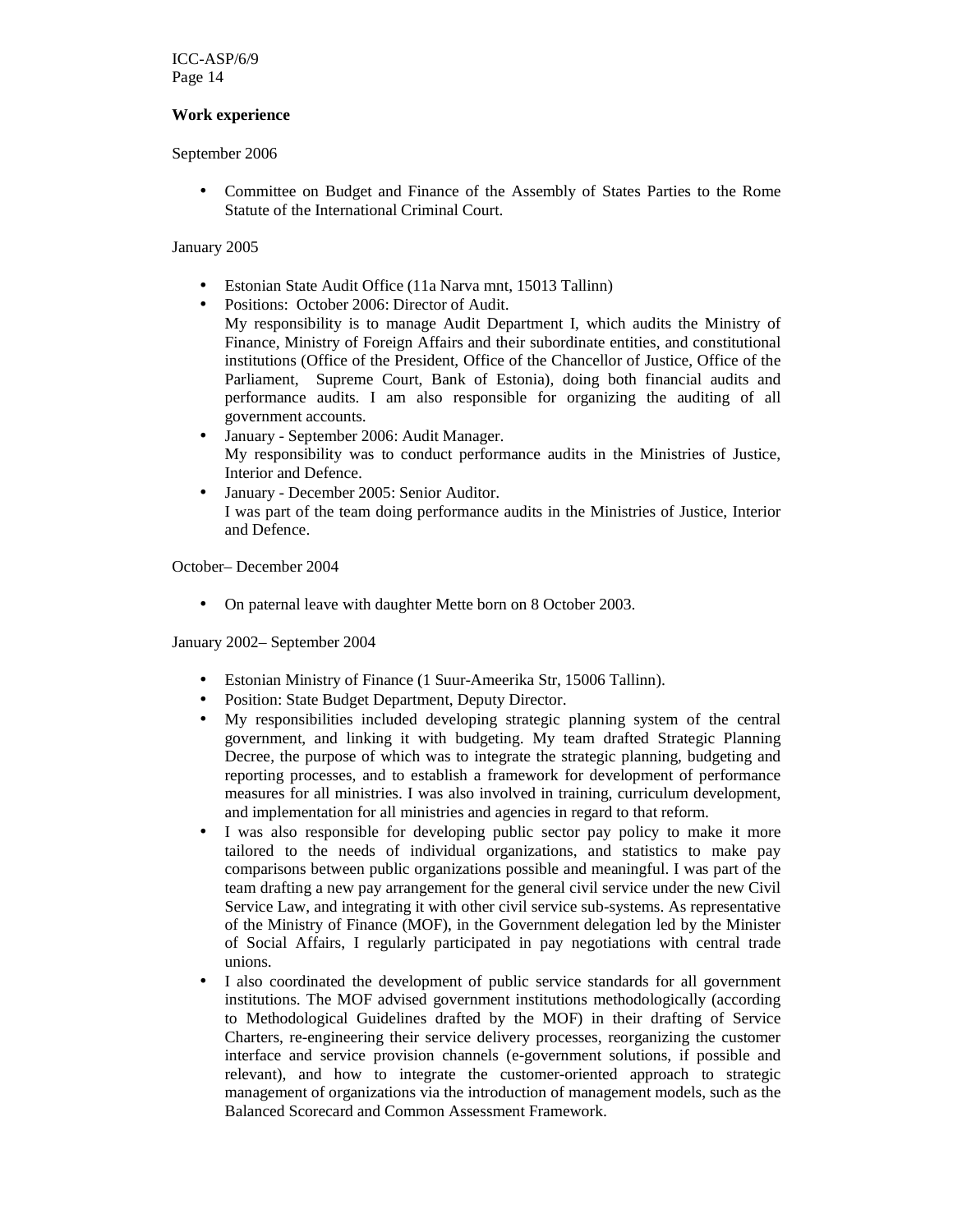- My team also launched the Pilot Public Sector Quality Award, based on the Common Assessment Framework (CAF) model. Team leader. I also was part of the European Union Improving Public Services Group as the Estonian representative and part of the support team of the 3<sup>rd</sup> Quality Conference for Public Administrations in European Union (www.3qconference.org).
- Together with the State Chancellery, my team prepared a European Union Structural Funds measure "Enhancing Administrative Capacity" – a unique measure funded from the European Social Fund for civil service training.

November 2001– December 2001

- Estonian State Chancellery (Stenbock House, 3 Rahukohtu Str, 15161 Tallinn).
- Position: Office of Public Administration (OPA), Acting Director.
- My responsibility was to manage the work of the OPA with the main task of preparing and coordinating the implementation of the Government Public Administration Reform Programme (www.riigikantselei.ee/doc.php?834). One of the strategic strands of reform developed in cooperation with the OPA and MOF was citizen-oriented public administration. We proposed service standards to major public services, customer consultation mechanisms, development of performance standards to back up effective service delivery, and one-stop-shops together with e-public service provision.

November 1999– October 2001

- **Estonian State Chancellery.**
- Position: Office of Public Administration (OPA), Counsellor.
- My responsibilities were to prepare the Government Public Administration Reform Programme and coordinate its implementation, arrange bi-weekly meetings of the Director of the OPA with Prime Minister to discuss the reform strategies and tasks, communicate with main partners (Ministries of Finance, Justice and Interior) in the Reform Programme and supervise its implementation by them. As part of the team, I served the Government Public Administration Reform Committee, consisting of key ministers, to discuss and propose major decisions to the Cabinet.
- I was also the project manager for the British Government (DFID) funded programme "Improving Public Sector Performance in Estonia, Latvia and Lithuania" (IPSPELL), in which the main partners in Estonia were Bannock Consulting and the British Council, and coordinated Finnish bilateral assistance to the Electronic Records Management Programme, assisted by the Finnish Ministry of Finance.
- I was also part of the interministerial working group developing the Citizens' Portal (www.eesti.ee), a webpage that describes most common life situations in which a citizen would need to get into contact with public agencies, and advises a citizen on how to apply for public service. That included an extensive surveying of citizens' needs and preferences about getting the service.

September 1999– December 1999

- Estonian Public Health and Training Centre.
- Position: Project Manager.
- My responsibility was to develop a plan to reorganize the work of expert committees granting disabilities. Both the service delivery process and back-office processes had to be reorganized to provide faster processing of documents and more equitable decision-making.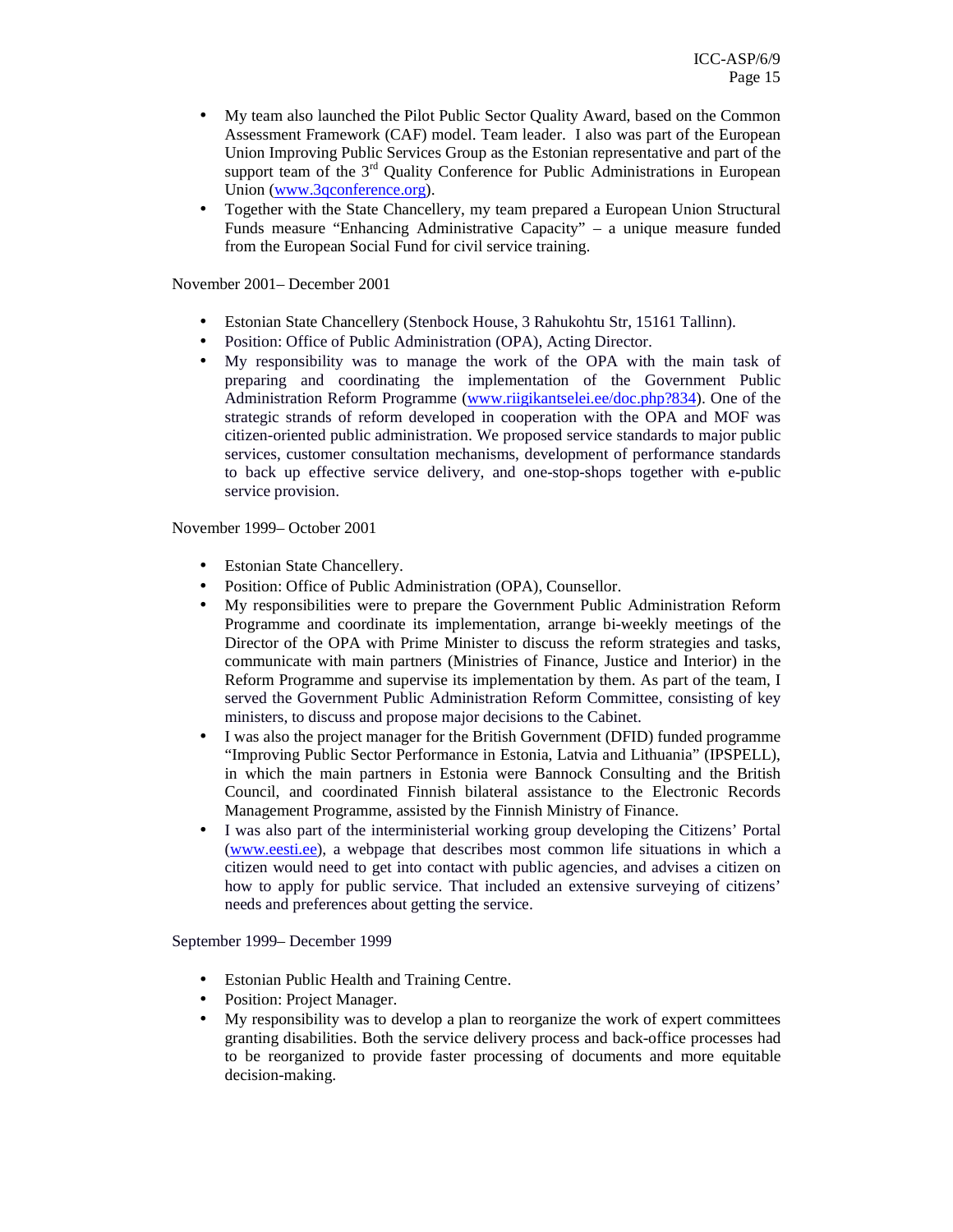October 1997 – August 1998

- Estonian Institute of Public Administration.
- Position: Programme Manager.
- My main responsibility was to reorganize and compile study materials for a comprehensive competency programme for senior civil servants. The modules included were Law, Economics, Public Policy, IT in Public Administration and Management. I also taught modules of courses on the information society and was part of the Institute's strategic planning working group. As a result of the latter exercise, we developed a new customer service strategy, which included establishing feedback mechanisms through surveys and performance indicators for all units, and surveying and analysing the training needs of our customer organizations.

## **Education and training**

MA, Political Science, Central European University 1999

- Programme includes political economy, international political economy, welfare economics, social theory.
- MA thesis "Public Administration Reforms in Estonia 1991-98: An Institutional Perspective". Received Estonian Academy of Science Best Student Thesis Award in 1999.

BA, Public Administration, Tartu University 1997

• Includes public economics, financial accounting, philosophy, management, social theory.

## **Other training**

Special courses on training of trainers, general management, strategic management, human resource management, performance management, activity-based costing, financial auditing.

- Three-day study visit to the United Kingdom to study their budgeting processes, spending reviews and public service provision and customer service practices, London, 2003.
- One-week course on Strategic Planning in the Public Sector, Irish Institute of Public Administration, Dublin, 2003.
- Two-week course on Public Expenditure Management, Vienna, Austria, 2002.
- One-week study trip to France, Lyon and Paris, to study the organization of regional and federal public administration of France (Lyon Institute of Public Administration), 2002.
- Three-month Rotary Club stipend for working on improving customer service interface in the City of Duluth, Minnesota, USA, 2001.
- Two-week individual study trip to Denmark and Sweden (funded by the Nordic Council of Ministries) to study public administration reforms, performance management and public services provision arrangements. In Denmark, I studied quality management aspects of public services provision and citizens' participation in improving service capacity. In Sweden, I studied the Government programme "Public administration in the service of the people" with particular emphasis on customer service improvement practices and service declarations, Copenhagen and Stockholm, 2000.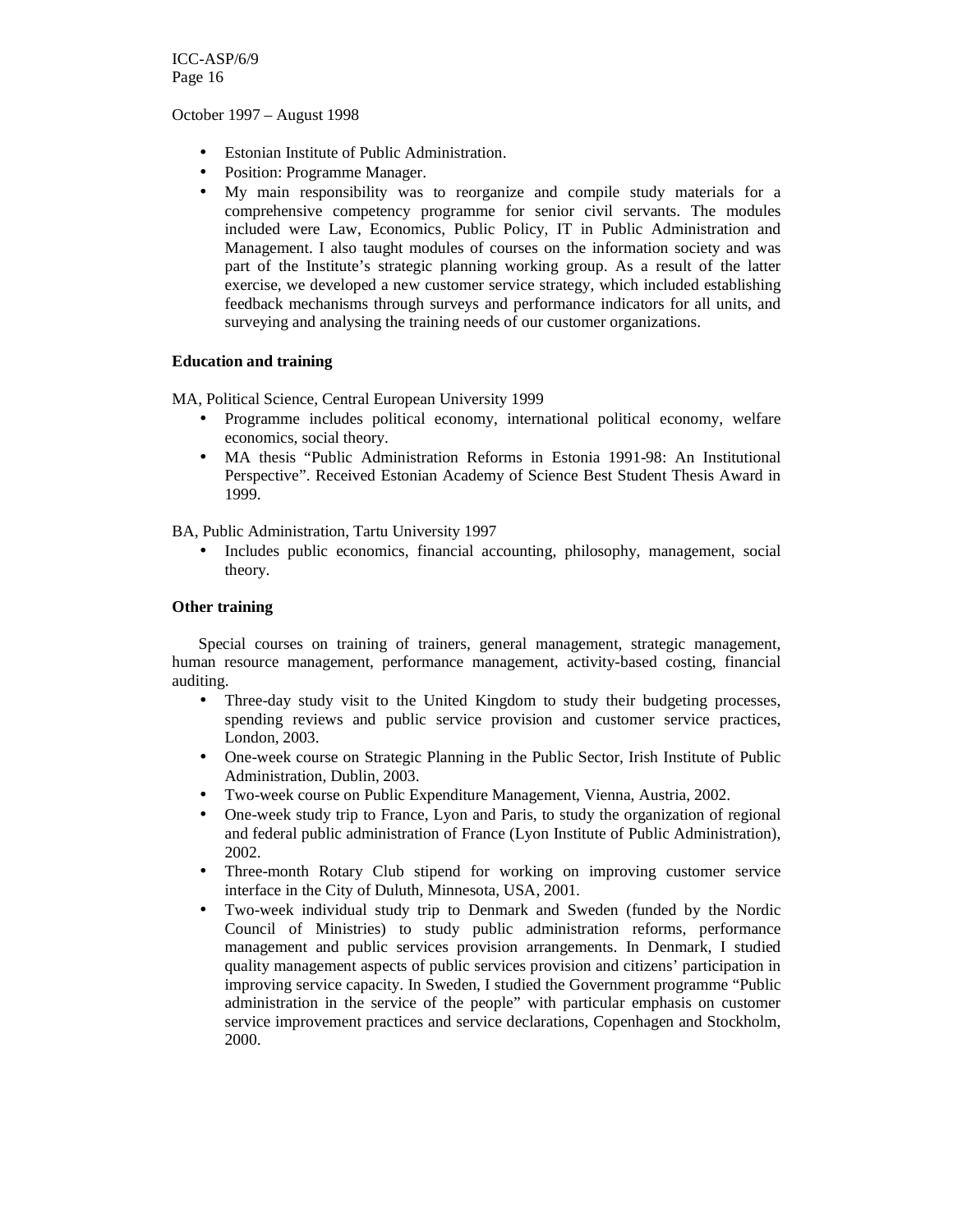# **Selection of public sector consultancy and training assignments and conference presentations**

2005 Consultancy

- City of Tallinn, "Analysis of the Government Planning and Budgeting System and Its Relationship with the City of Tallinn Planning Documents."
- 2003-2005 Training assignments
	- Centre for Civil Service Training and Development, Introductory training for new civil servants in budgeting, policy planning, and performance management.
	- Centre for Civil Service Training and Development, training for civil servants in strategic planning and budgeting.

2004 Conference presentations

- Civil Service Conference (5-6 Oct. 2006, Tartu, Estonia), conducted the workshop "Auditor – A Helping Hand or Upsetter?"
- Civil Service Conference (30 Sept. 1 Oct. 2004, Tartu, Estonia), "Strategic Planning System in Estonia."
- Local Government Conference (4 Oct. 2004, Tartu, Estonia), "Strategic Planning System and Local Government."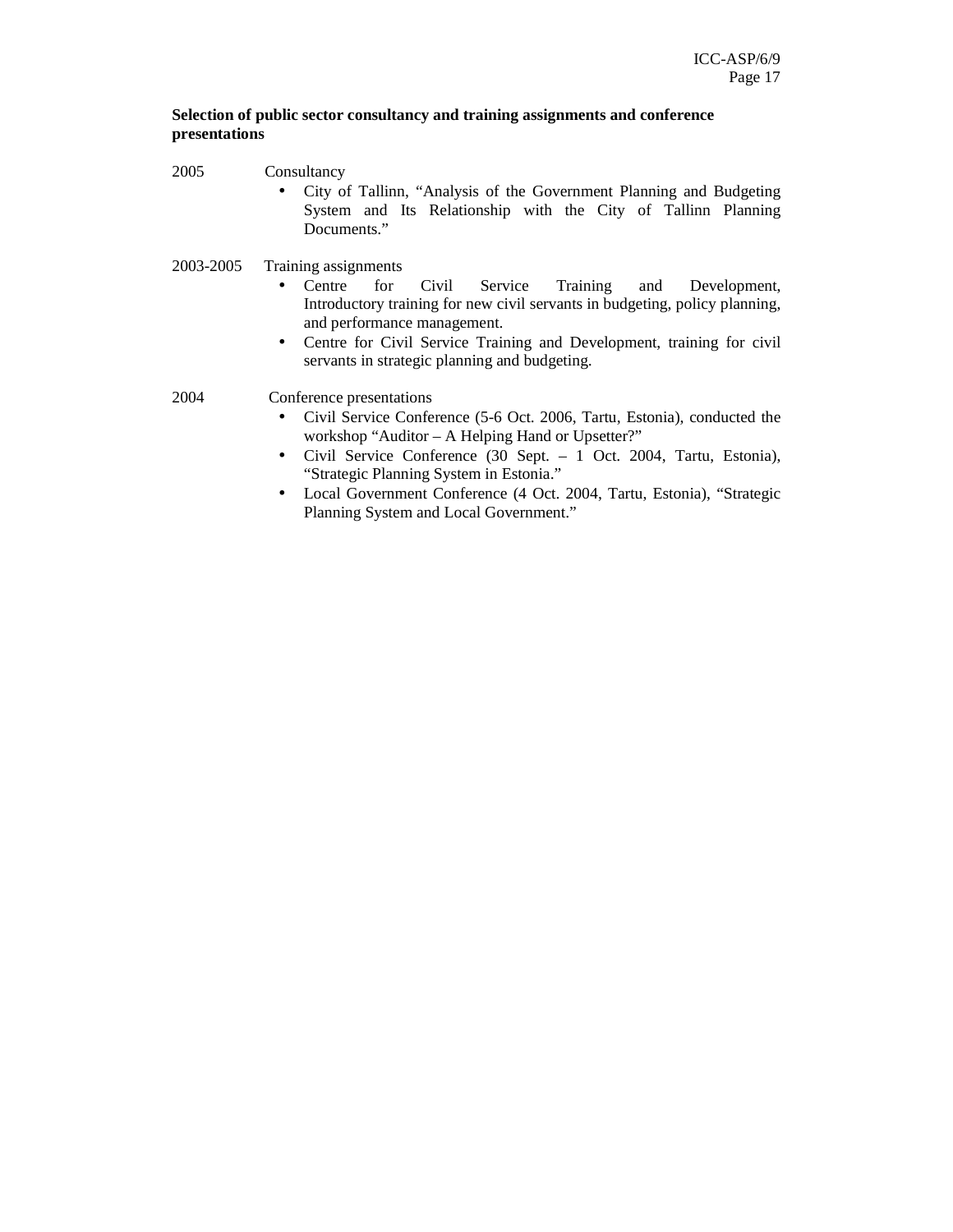# **5. Lovell, Peter (United Kingdom of Great Britain and Northern Ireland)**

[Original: English]

## **Note verbale**

Her Britannic Majesty's Embassy presents its compliments to the Embassies of the States Parties to the Rome Statute and has the honour, with reference to the Secretariat of the Assembly of States Parties note ICC-ASP/S/6/06 of 12 March 2007, to inform States Parties that the United Kingdom has decided to nominate Mr. Peter Lovell as a candidate for reelection to the Committee on Budget and Finance of the International Criminal Court at the election to be held during the sixth session of the Assembly of States Parties in New York in November/December 2007.

A copy of Mr Lovell's curriculum vitae is attached to this note.

With reference to the requirement that candidates be experts of recognised standing and experience in financial matters, Mr Lovell, a United Kingdom national, is the Head of Planning and Performance Management at the Tribunals Service (formerly the English Court Service). Throughout his career he has had extensive experience of the management and financing of judicial bodies and has been deeply involved in overseeing change through improvements in resource management and budgetary procedures. He has served on the Committee on Budget and Finance of the Assembly of States Parties to the Rome Statute of the International Criminal Court since its formation in 2003.

…

\*\*\*

## **Statement of qualifications**

Date of birth: 25 June 1953 Education: Secondary to General Certificate of Education (GCE) Advanced.

#### **Career overview**

A proven track record in court management at operational and strategic management level, including board experience. Successful record of steering change management through improvements to resource management and budgeting processes. Demonstrated leadership skills with team of over 100 staff during period of significant change. Experienced in negotiating with external suppliers, senior judges, Ministers and other stakeholders.

Has represented Court Service at a range of seminars and presentations with international jurisdictions covering financial management and organization. Official visits from foreign delegations, including visits to Bulgaria and Slovakia. United Kingdom representative on Committee on Budget and Finance of the Assembly of States Parties to the Rome Statute of the International Criminal Court.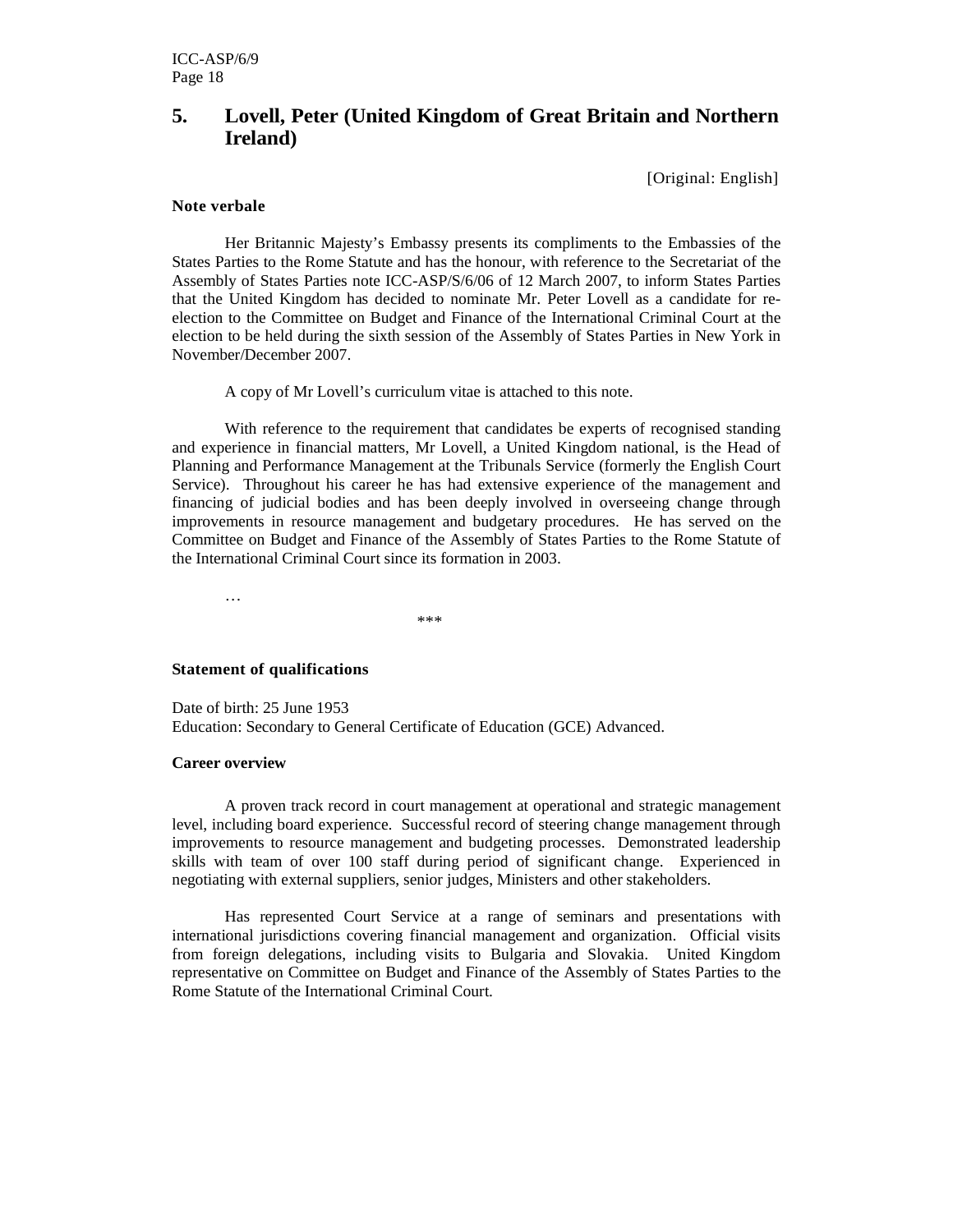# **Career profile**

September 2005 – present

- Head of Planning and Performance Management, The Tribunals Service, a new Government agency since April 2006.
- Major re-organization to transfer large number of independently managed tribunals into a single organization.
- Development of planning framework including business and five-year corporate plan with balanced scorecard, performance measures, costing systems with supporting financial and management information systems.

January 2005 – September 2005

• Following merger of Court Service with Magistrates Courts to form Her Majesty's Courts Service, responsible for management information, development of performance measures, judicial and workload planning.

April 2003 – present

- Elected as UK representative on Committee on Budget and Finance (CBF) of the Assembly of States Parties to the Rome Statute of the International Criminal Court.
- Rapporteur for October 2005, October 2006 and April 2007 sessions.
- Represented CBF at EU COJUR.
- November 2005 and 2006, attended Experts' Meetings on the Permanent Premises.
- Attended Assembly of States Parties (ASP) in December 2006.

January 2004 – November 2004

• External Adviser in Foreign and Commonwealth Office (FCO) sponsored project with Association of Slovakian Judiciary to improve public recognition of judges in Slovakia.

October 2002 – December 2004

- Director of Finance, Court Service.
- Responsible for all aspects of financial management and accounting of £800 million annual budget.
- Demonstrated leadership and change management skills with successful restructuring of finance function across the whole Department.
- Introduced revised corporate governance and risk management throughout organization.
- Increased civil fee income from £320 million to £400 million in two years.
- Conducted negotiations with HM Treasury, Government Ministers, senior judiciary and other stakeholders delivering package that was acceptable to conflicting interests of all parties.
- Represented Court Service interests before Senior Salaries Review body setting judicial pay.

November 1999 – October 2002

- Deputy Director of Finance, Court Service.
- Responsible for strategic and financial planning, target setting, financial and performance management, negotiating with HM Treasury and Departmental Ministers.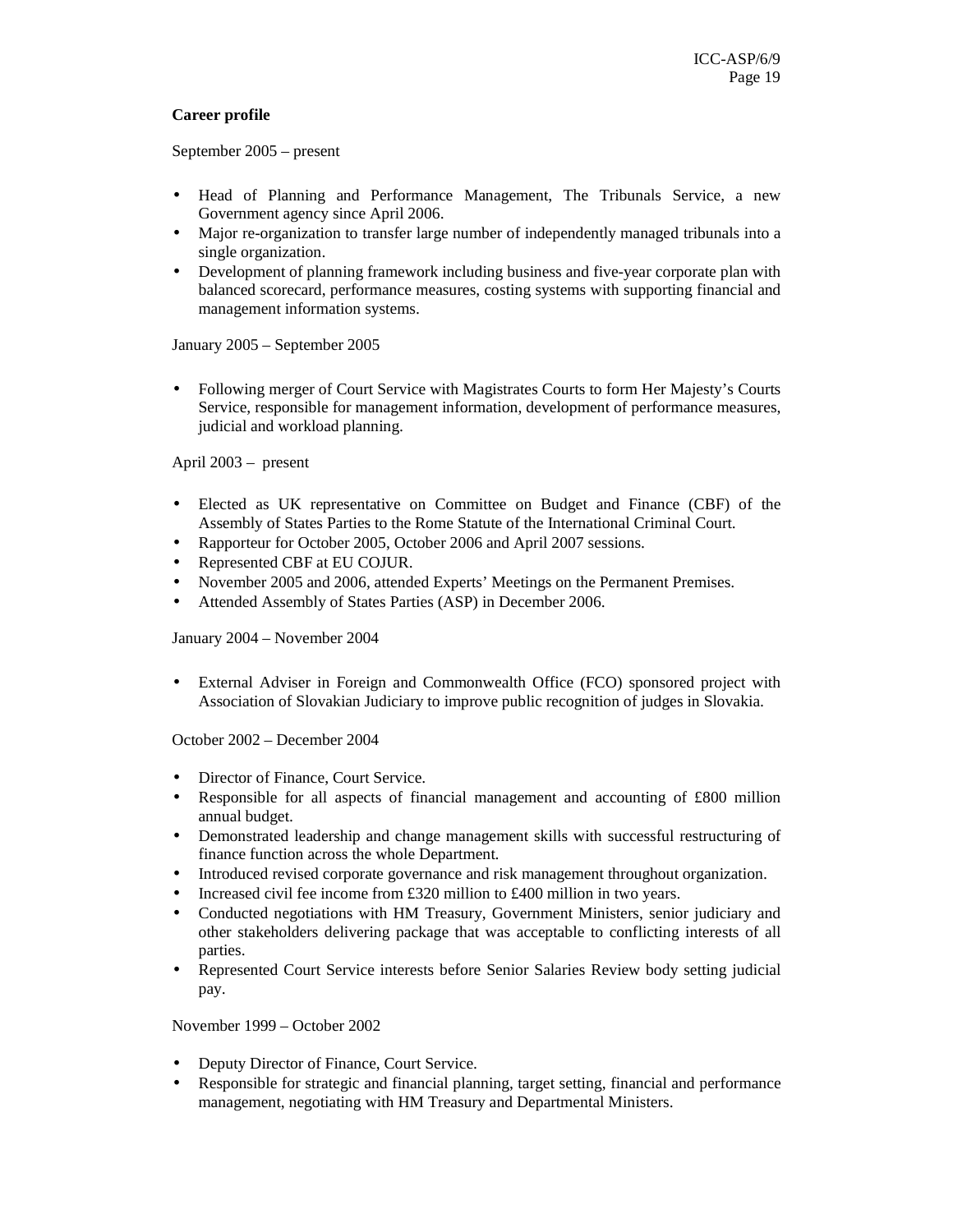- Took key role in major re-structuring of division to enable change from cash to accruals accounting.
- Also participated in a number of working groups with foreign delegations from Commonwealth and former Eastern bloc countries.
- Following re-organization of operational areas introduced revised reporting arrangements to improve focus and drive up levels of customer service.

December 1997 – October 1999

- Programme Manager, ARAMIS, Court Service.
- Major Private Finance Initiative and outsourcing programme in Court Service and Lord Chancellors Department for financial, accounting, payroll and IT services.
- Responsible for implementation of new outsourced services, establishing service standards, monitoring performance and contract negotiation of new and expanded services.
- Contract value increased from £12 million to £20 million per annum.

January 1993 – November 1997

- Head of Resources and Planning Division, Court Service.
- Responsible for developing Court Service spending plans for government spending reviews, allocation of funds to regions, performance indicators and target setting.
- Developed models that linked levels of operational activity and resource requirement for specific levels of workload and performance.
- Responsible for production of business plan, and annual report to Parliament.
- Dealt with financial aspects of annual pay award in negotiations with trade unions.

December 1989 – December 1992

- Assistant Courts Administrator, London Crown Courts.
- Day to day running of London Crown Court Group (approximately 100 courtrooms at 9 different locations), preparing financial plans, allocation of staffing and resources to individual court manager and distribution of workload across court centres.
- Responsible for itineraries of permanent judges, and booking of part-time judges for London Crown and County (civil) courts.

October 1986 – December 1989

- Taxing Officer, Supreme Court Taxing Office, Royal Courts of Justice.
- Determining (taxing) legal costs on both inter-parties and legal aid cases before the High Court.

January 1980 – October 1986

- Middle management experience in London Crown Courts (Higher Criminal).
- Responsibility for overall court management, listing of cases and determining solicitors and advocates fees.

October 1973 – December 1979

• Operational experience in civil and criminal courts at junior management level.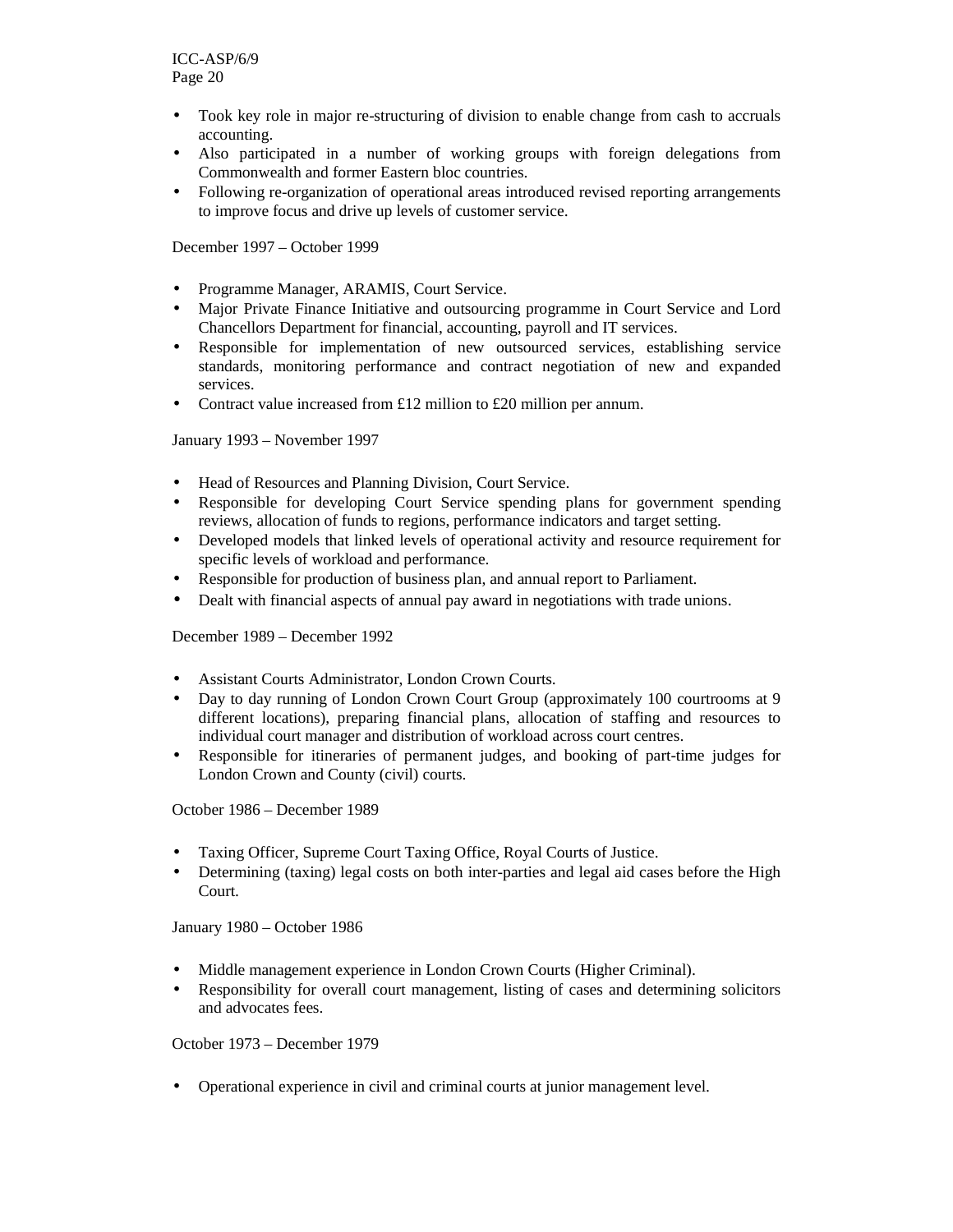# **Other information**

• 1988-1992, Assistant Editor of Supreme Court Practice (Sweet and Maxwell) responsible for editing and updating sections on legal costs and legal aid.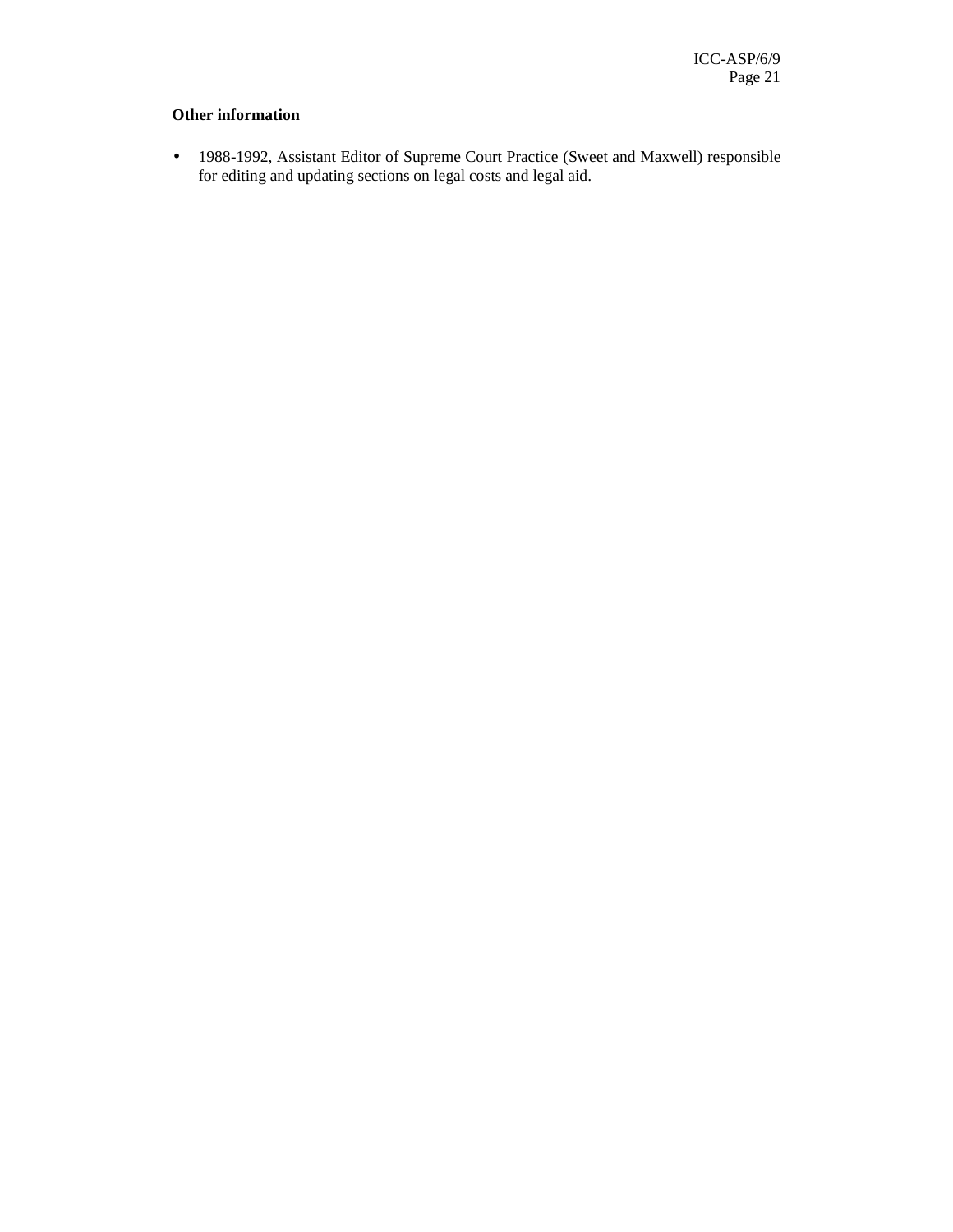# **6. Nyirinkindi Katungye, Rossette (Uganda)**

[Original: English]

## **Note verbale**

The Permanent Mission of the Republic of Uganda to the United Nations presents its compliments to the Secretariat of the Assembly of States Parties of the International Criminal Court and has the honour to inform that the Government of Uganda hereby nominates Ms. Rossette Nyirinkindi Katungye as candidate for re-election to the Committee on Budget and Finance at the election to be held at the sixth session of the Assembly of States Parties, 30 November to 14 December 2007.

The Permanent Mission further informs that since 2006 when Ms. Nyirinkindi was elected to the Committee, she has distinguished herself among colleagues as a very resourceful member of the Committee. She is well versed in the Rome Statute in all its aspects. Her re-election would help consolidate her achievements for the Committee. Ms. Nyirinkindi's curriculum vitae and her bio-data are enclosed.

…

\*\*\*

## **Statement of qualifications**

| Name:             | Rossette Nyirinkindi Katungye                               |
|-------------------|-------------------------------------------------------------|
| Date of birth:    | 16 October 1963                                             |
| Citizenship:      | Ugandan                                                     |
| Profession:       | Lawyer/environmentalist                                     |
| Occupation:       | Career diplomat                                             |
| Official address: | P.O Box 7048 Kampala<br>Ministry of Foreign Affairs, Uganda |

# **Career objective**

To take initiative and excel in all tasks I undertake, especially if such tasks contribute to the improvement of human lives, peace and security as well as the sustainability of the environment.

## **Education**

-

- *Certificat d'Etudes de Français Pratique 2 Niveau B1* of the Council of Europe, Paris, France, 2 March 2007.
- *Certificat d'Etudes de Français Pratique 2 Niveau* A2 of the Council of Europe, Paris, France, 2 March 2007.
- Fellowship in International Criminal Law, specialization in the Nuremberg trials, Columbia Law School, New York, 2005.
- Undertook several UNITAR<sup>1</sup> courses, 2001-2002, New York.
- French classes from level 1-8 at the United Nations.

<sup>&</sup>lt;sup>1</sup> United Nations International Training and Research Institute.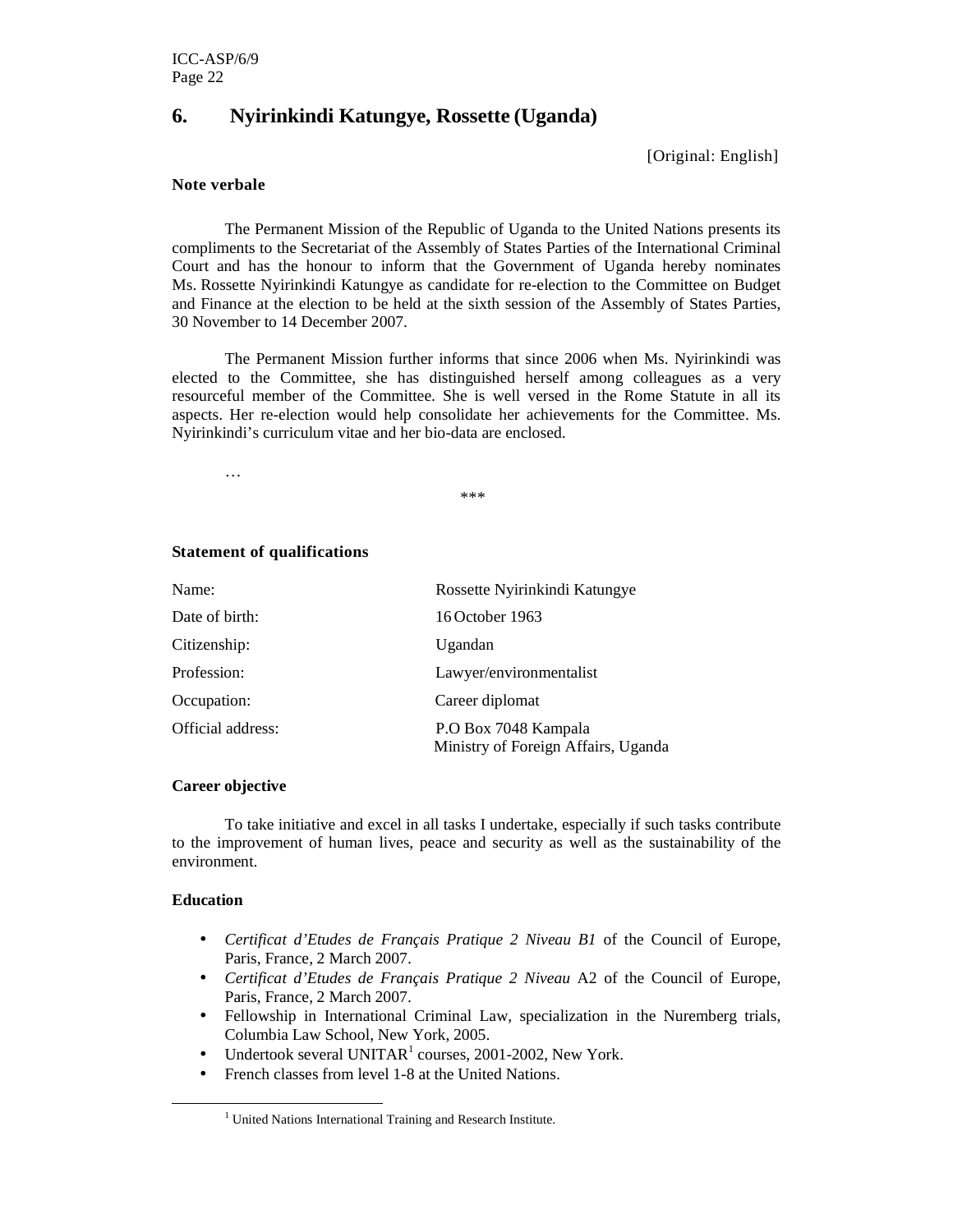- Master of Science (M.Sc.) in General Maritime Administration and Environment Protection, World Maritime University (WMU), Sweden, 1997.
- International Postgraduate Training Course in Environmental Management, specialization in Elements of International Environmental Policy, Fletcher School of Law and Diplomacy, Tufts University, Massachusetts, USA, 1995 (4 months).
- Postgraduate Diploma in Legal Practice, Law Development Centre, Uganda, 1989.
- Bachelor of Laws Degree (L.L.B), Upper Division of the Second Class, Makerere University, Uganda, 1988.

# **Key professional experience**

- Elected to the Committee on Budget and Finance of the Assembly of States Parties to the Rome Statute of the International Criminal Court, 2006.
- Appointed to head the African Union Department for the Ministry of Foreign Affairs, Uganda, February 2006.
- Appointed by the President of the Bureau of the Assembly of States Parties to the Rome Statute of the International Criminal Court as a focal point to coordinate key provisions and chair meetings on the procedure to elect judges, 2003.
- Elected to the Credentials Committee of the following:
	- $\circ$  12<sup>th</sup> Meeting of the States Parties to the United Nations Convention on the Law of the Sea, 2000;
	- o First and second sessions of the Assembly of States Parties to the Rome Statute of the ICC, 2000;
	- $\circ$  $9<sup>th</sup>$  Session of the International Seabed Authority, 2003.
- Elected as one of the Vice-Chairpersons to the Ad Hoc Committee on the International Convention against the Reproductive Cloning of Human Beings, 2002.
- Chosen to defend Uganda before the African Commission on Human and Peoples Rights in Burundi and Algiers, Banjul, in 1999, 2000 and 2006, respectively.
- Led Uganda's delegation (twice) to the African Commission on Human and Peoples Rights, 1999, 2000.
- Vice-Chairperson of the African Focal Points for UNEP and HABITAT, 1996.
- Vice-Chairperson, Board of Directors of a regional NGO, the Eastern African Environmental Network (EAEN), 1995 to 2001.

## **Working experience**

|           | March 2006                                                          | Appointed Commissioner of the Uganda African Peer     |  |  |
|-----------|---------------------------------------------------------------------|-------------------------------------------------------|--|--|
|           |                                                                     | Review (APRM) Commission (NEPAD).                     |  |  |
| $\bullet$ | February 2006                                                       | Appointed Head, African Union Department, MOFA        |  |  |
| ٠         | April 2004                                                          | Promoted to Minister Counsellor.                      |  |  |
|           | November 2000                                                       | Accelerated promotion to the rank of Counsellor.      |  |  |
| $\bullet$ | Posted to Uganda's Permanent Mission to the United<br>February 2001 |                                                       |  |  |
|           |                                                                     | Nations.                                              |  |  |
|           | November 1996                                                       | Served in the Multilateral Organization and Treaties  |  |  |
|           |                                                                     | Department of the Ministry of Foreign Affairs (MOFA); |  |  |
|           |                                                                     | Headed the Social Desk from 1999 – 2001.              |  |  |
|           | October 1995                                                        | Promoted to the rank of Second Secretary.             |  |  |
|           | January 1994                                                        | Accredited as Uganda's Focal Point to the United      |  |  |
|           |                                                                     | Nations Environment Programme (UNEP) and to           |  |  |
|           |                                                                     | the United Nations Centre for Human Settlements       |  |  |
|           |                                                                     | (UNCHS/HABITAT).                                      |  |  |
|           | September 1990                                                      | Posted as Third Secretary to the Uganda High          |  |  |
|           |                                                                     | Commission to the Republic of Kenya.                  |  |  |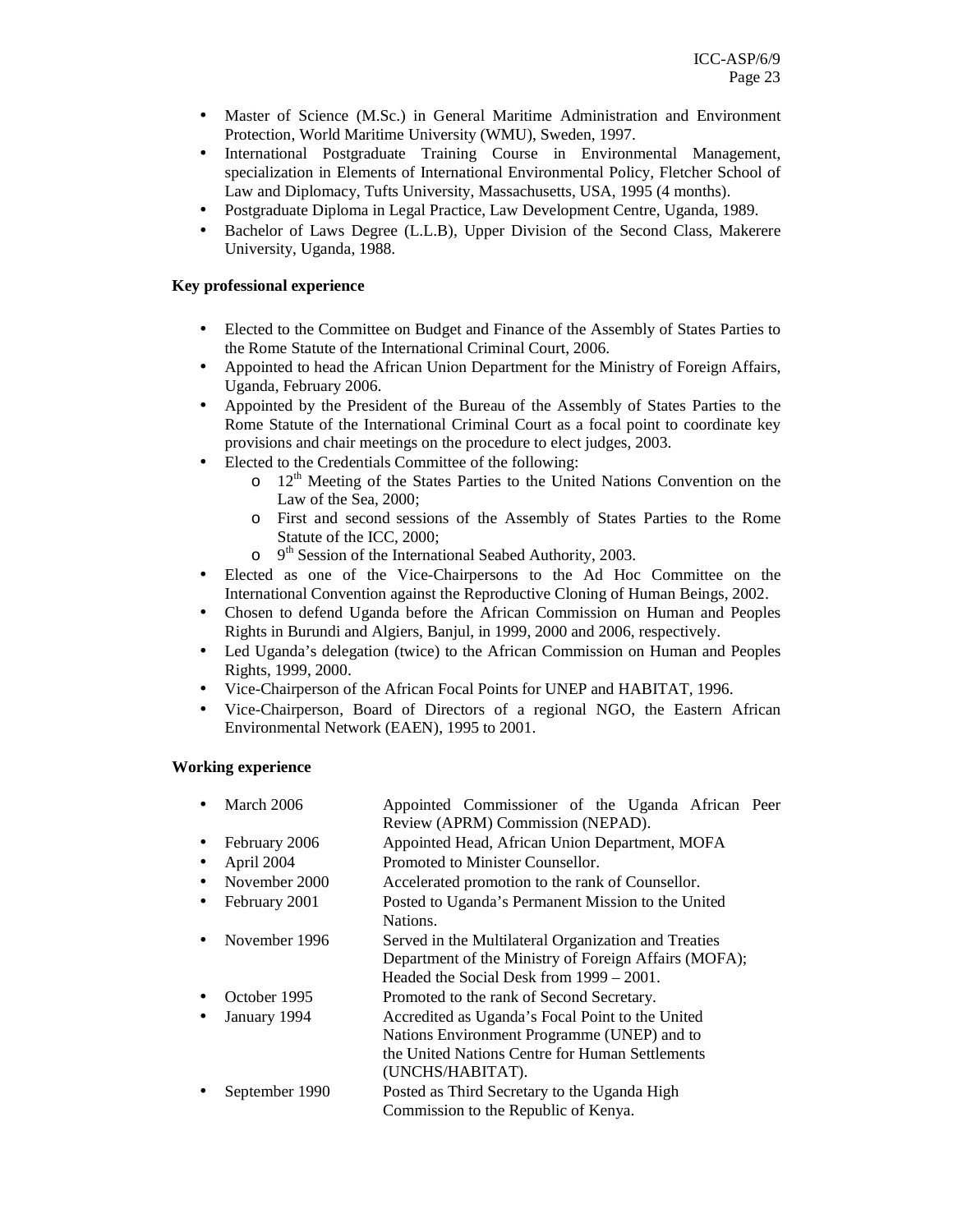> • September 1988 Appointed Foreign Service Officer, Ministry of Foreign Affairs.

## **Professional memberships**

- 1997-2001 Member of the Uganda Association of Women Lawyers FIDA (U).
- 1998-2001 Member of Uganda Environmental Law Association.
- 1999-1996 Associate member of Action for Development (ACFODE).

# **Papers and publications**

- *Sharia on Inheritance by women* (joint paper), FIDA (U), 1999.
- *The project cycle getting in right*, CIDA Alumni, manual co-authored by CIDA-Alumni, Canada, 1999.
- *The last straw* (fiction), FIDA (U), 1999.
- *Mother a poem*, FIDA (U), 1999.
- *The issue of polygamy: curse or cure?* FIDA (U), 1997.
- *Legal and other mechanisms governing international shared water resources* paper presented at the EAEN  $8<sup>th</sup>$  annual conference, Nairobi, Kenya, June 1998.
- *The elaboration of appropriate legislation and institutional framework to address inland waterway transport on Lake Victoria - the case of Uganda*, dissertation, World Maritime University, 1997.
- *Enhancing a multi-sectoral approach in Uganda's current environment policy formation process in a bid to foster sustainable development*, Tufts University, USA, 1995.
- *Counter-trade and its impact on the producer: Uganda's case*, dissertation, Makerere University, Uganda, 1998.
- *Two testimonials on international terrorism,* submitted to the annual Philip C. Jessup Moot Court Competition, Washington, D.C., USA, 1998.
- *Trials and tribulations of a woman,* a play, Makerere University, 1998.

# **Voluntary work**

| 1998-2000 | Lawyer ( <i>pro bono</i> ) for Single Mothers' Association (U).                       |
|-----------|---------------------------------------------------------------------------------------|
| 1997-2000 | Provided legal aid on behalf of FIDA (U). Served as a                                 |
|           | member of all its Programme Activity Committees (PACs).                               |
| 1997      | Trained primary school teachers and university students in<br>environment management. |
| 1996      | Appointed Director, member of the Board of Directors,<br>(EAEN).                      |
| 1996      | Appointed Director, member of the Board of Directors,<br>(OGYEEPPA).                  |
| 1996-1997 | Provided legal aid to women - Action For Women in<br>Development (ACFODE).            |

# **Skills**

- Computer literate
- Languages: English, French, Swahili, Kinyarwanda
- Excellent written, analytical and oral communication skills
- Strong lobby, advocacy, mobilization and organizational skills
- Organization of workshops and conferences.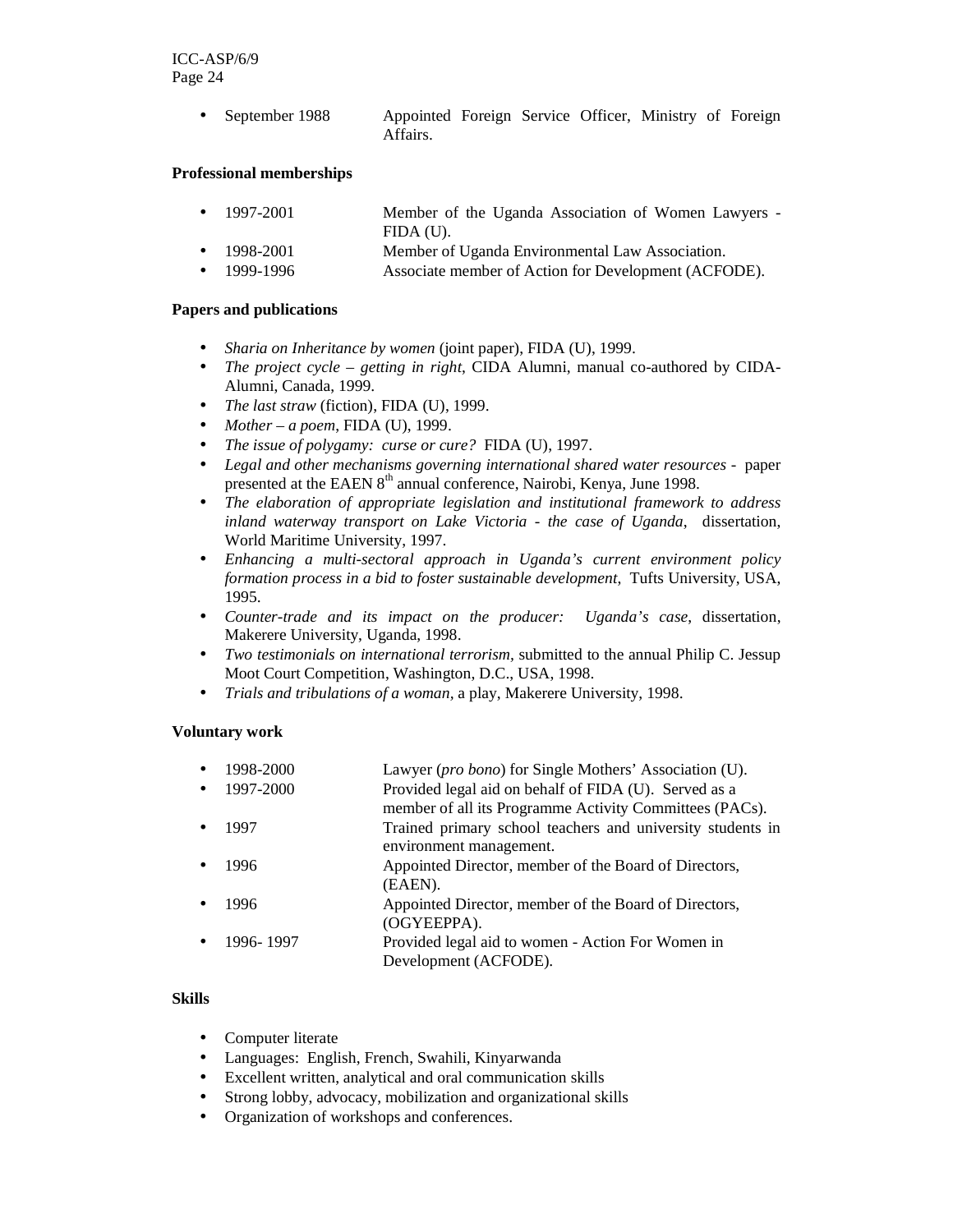# **7. Saupe, Gerd (Germany)**

[Original: English]

#### **Note verbale**

 The Embassy of the Federal Republic of Germany presents its compliments to the Secretariat of the Assembly of States Parties to the Rome Statute of the International Criminal Court and has the honour, with reference to the Secretariat´s note ICC-ASP/S/6/06 of 12 March 2007, to inform that Germany has decided to nominate Dr. Gerd Saupe as a candidate for election to the Committee on Budget and Finance of the International Criminal Court at the election to be held during the sixth session of the Assembly of States Parties in New York from 30 November to 14 December 2007.

A copy of Dr. Gerd Saupe´s curriculum vitae is attached to this note.

 Throughout his career Dr. Gerd Saupe has had extensive experience in the management and financing of international organizations both at European and at United Nations level. He has monitored administrative matters, governance issues and human resources policies in various functions and previously served as Chairman of the Budget and Administrative Affairs Committee of the European Bank for Reconstruction and Development.

 A statement specifying how Dr. Gerd Saupe fulfils the requirement that candidates be experts of recognized standing and experience in financial matters at international level is also attached to this note.

…

\*\*\*

## **Statement of qualifications**

#### **Career overview**

- Extensive experience in international financial, monetary and economic affairs. Demonstrated negotiation skills.
- Particular expertise in budgetary management and policy planning of international financial institutions, international organizations and the European Union.
- Served on Boards of Directors of the European Bank for Reconstruction and Development (EBRD) and the European Investment Bank. Chaired Budget and Administrative Affairs Committee at the EBRD.

#### **Career profile**

August 2006 - present Business consultant and attorney, specializing in international project finance.

#### 2003 - August 2006

Appointed as Executive Director for Germany and member of the Board of Directors at the European Bank for Reconstruction and Development, London. As Board members we: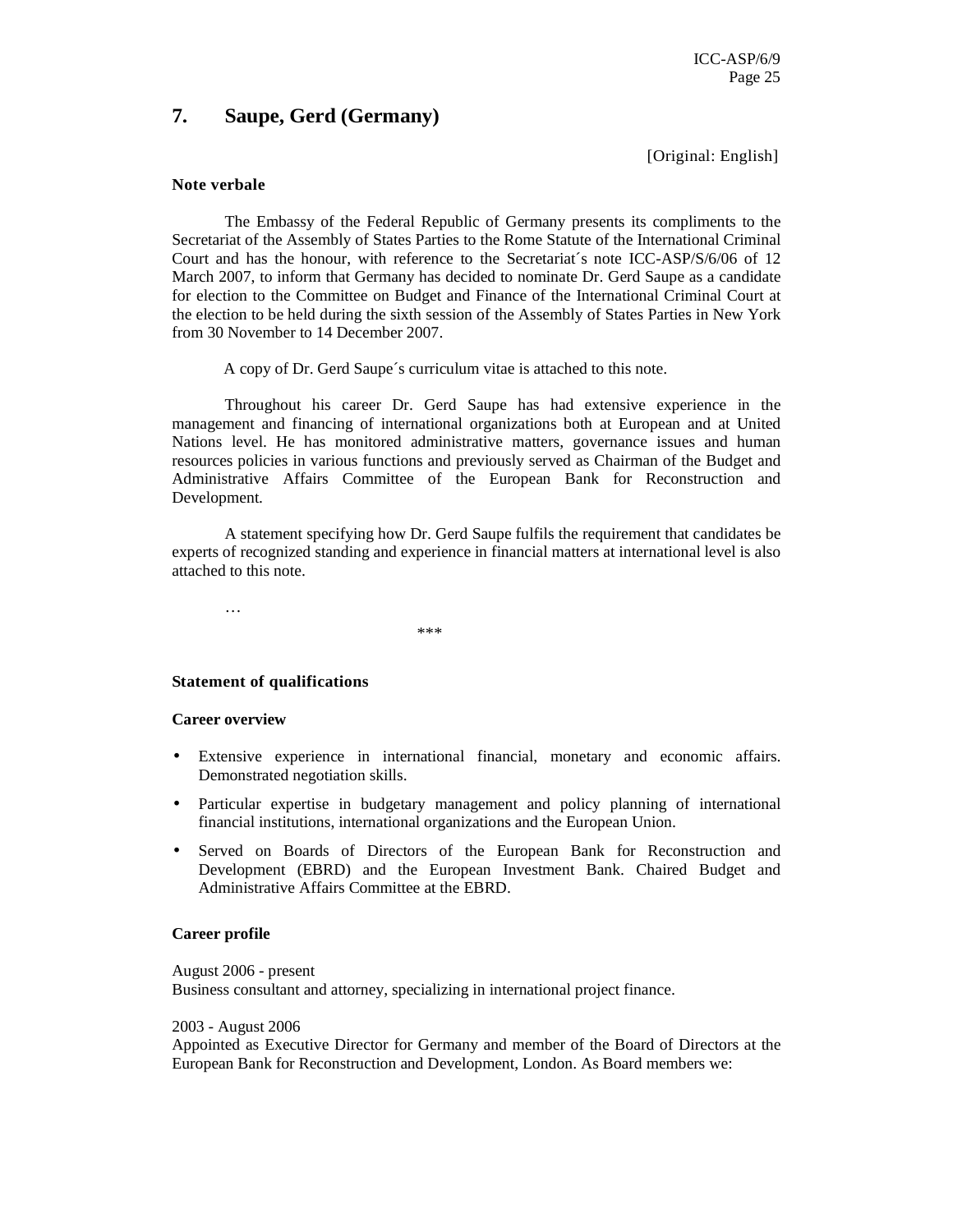- Directed the operations of the Bank, established policies and approved projects, adopted the budget and business plans, monitored performance and risk management, and oversaw human resources policy;
- Participated in Board consultation visits to countries of operation in Central and South-Eastern Europe, met with ministers and government agencies, business leaders and the diplomatic community to discuss how the Bank could best support economic reforms and sustainable growth;
- Liaised with the business community;
- Met with NGOs to review Bank policies and projects of concern to them.

# 2004 - August 2006

Elected Chairman of the Budget and Administrative Affairs Committee of the European Bank for Reconstruction and Development. The Committee:

- Assisted the Board in directing the Bank's budgetary, staff and administrative resources to the agreed priorities; reviewed draft budget and business plans monitoring efficiency, cost control and budgetary prudence; set and monitored performance targets;
- Monitored human resources policy with particular attention to hiring and retaining qualified staff, staff development, performance evaluation, gender equality and worklife balance; reviewed staff compensation and benefits; considered issues relating to health, safety and security of Bank staff;
- Oversaw policies relating to governance and ethics; conducted a full review of the Code of Conduct aligning it with best international practice; modernized the grievance and appeals procedure to strengthen the protection of staff members in line with relevant international standards:
- Oversaw a major refurbishment project at headquarters.

## 1995 - 2003

Appointed member of the Board of Directors of the European Investment Bank, Luxembourg. As Board members we:

- Adopted annual and medium-term business plans, set targets for business and financial performance, monitored results, reviewed and approved projects, oversaw performance and risk management policy;
- Reported on Bank performance to domestic parliamentary committees;
- Responded to queries from companies and NGOs.

## 1993 - 2003

Deputy Director General, German Ministry of Finance, responsible for:

- $-1994 2003$ 
	- o budget and policies of the European Union (EU): took part in annual budget process and establishment of medium-term financial perspectives; participated in negotiations at EU level, cleared Ministry of Finance position with domestic departments, and presented government policy to parliamentary committees;
	- o protection of EU financial interests against fraud and irregularities: cooperated with Commission services and domestic administrations to ensure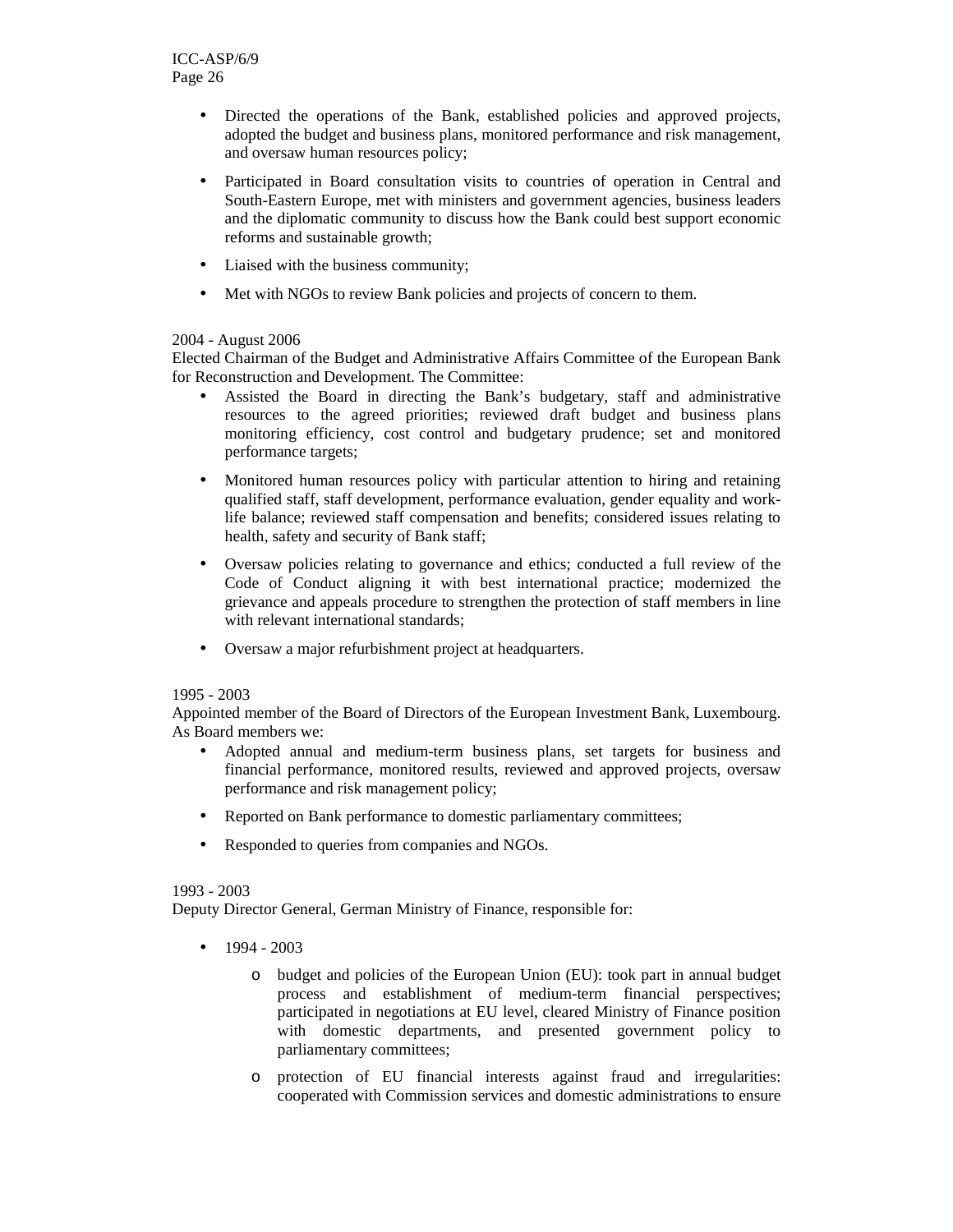that effective control systems were set up, necessary inspections performed and any amounts incorrectly paid promptly recovered;

- o EU State aid rules, EU law: took part in developing framework for State aid control and resolution of individual cases;
- o Head of Ministry of Finance task force on multilateral trade negotiations;
- 1993 1998
	- o budgets of United Nations and UN system of organizations: priorities, annual budget processes and medium-term strategies;
- 1993 1994
	- o debt management of German Government: analysis of domestic and international financial markets, scheduling of debt issues, development of debt instruments, management of liquid funds.

## 1984 - 1993

Head of Unit, Ministry of Finance:

- International economy, monetary policy, International Monetary Fund, World Bank and Organisation for Economic Co-operation and Development;
- Head of Ministry of Finance task forces on World Economic Summits.

#### 1971 - 1984

Desk officer at Ministry of Finance and Economics Ministry: international economy, capital markets, monetary policy.

1968 - 1971 Assistant lecturer at Cologne University, European Union law.

## **Education**

- 1971 Doctorate in European Union law, University of Cologne
- 1960-1967 Law studies at Bonn and Cologne Universities, practical legal training and state examinations
- English fluent; French good; German (native speaker)

Born: 9 June 1941 Married, two daughters.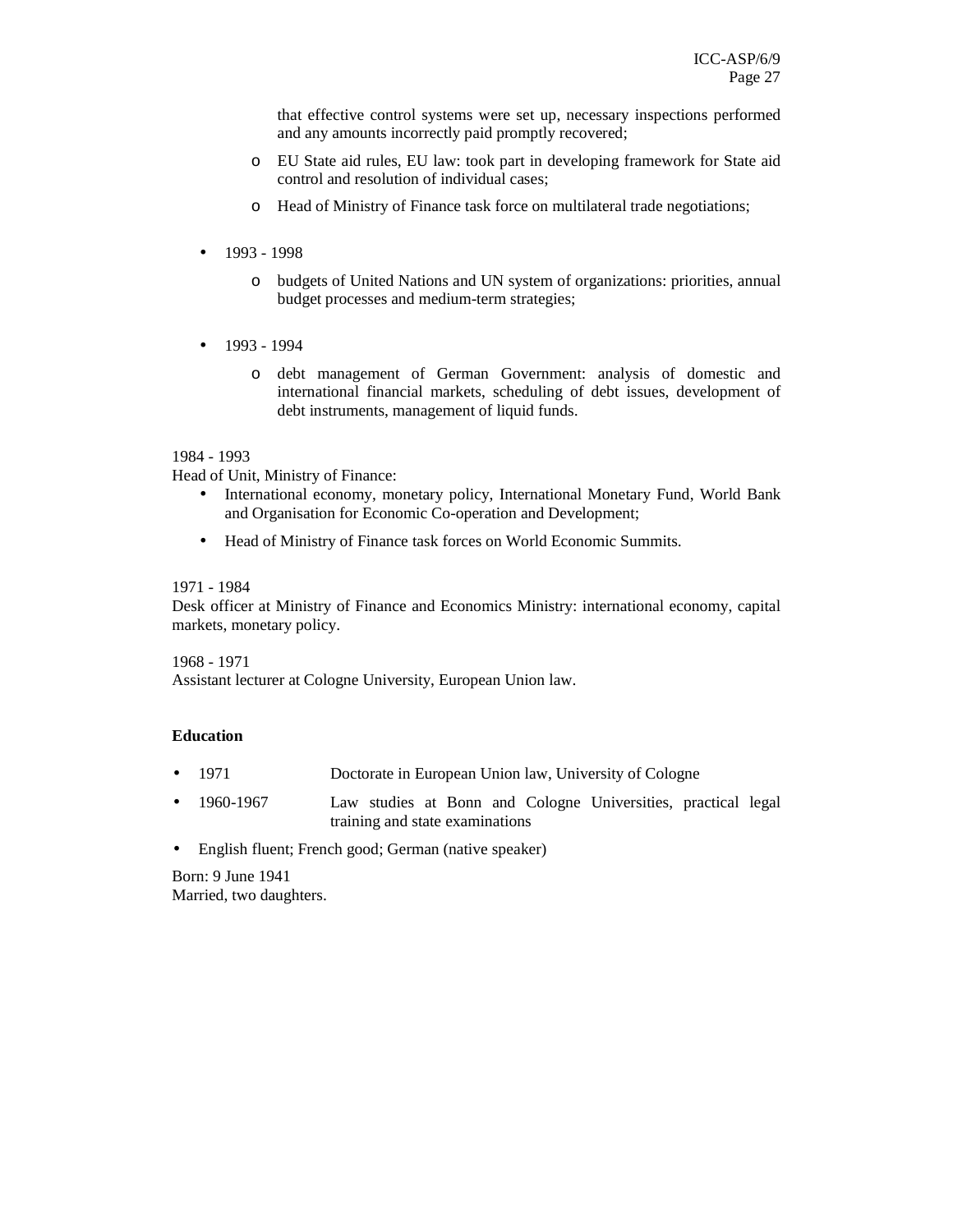# 8. **Sessi, Ugo (Italy)**

[Original: English]

#### **Note verbale**

The Embassy of Italy presents its compliments to the Secretariat of the Assembly of States Parties to the International Criminal Court and has the honour to refer to the note verbale ICC-ASP/S/6/06 of 12 March 2007 on the nomination and election of members of the Committee on Budget and Finance.

Italy has decided to nominate as a candidate Mr. Ugo Sessi. The curriculum vitae of Mr. Sessi, herewith enclosed, outlines his experience and his skills, which qualify him for the above-mentioned position and fulfil the requirements set forth in Assembly resolutions ICC-ASP/1/Res.4, as amended by ICC-ASP/2/Res.5, and ICC-ASP/1/Res.5 as amended by ICC-ASP/2/Res.4, and in the 9 March 2007 decision of the Bureau of the Assembly.

…

\*\*\*

#### **Statement of qualifications**

#### **Personal**

Date and place of birth: 7 August 1947, Cave (Roma) Family status: Married, 1 son

## **Education and training**

1993 to present

• Certified public accountant (CPA).

#### 1989-1990

• Master in budget and finance - Scuola Superiore dell'economia e delle finanze, (includes a 3-month application period at the National Institute for Nuclear Research).

#### 1977-1978

• Master in administrative law - Scuola Superiore dell'economia e delle finanze.

#### May 1975

• Degree in economy and finance - University of Rome "La Sapienza".

July 1966

• High School Diploma (Accountant and commercial expert), Istituto tecnico commerciale L. Luzzatti (Rome).

#### **Work experience**

1997 to present

• Deputy Director General and Head of the Service "Public interventions in the economy" in the Office of the State Accountant General (Ministry of Economy and Finance, General Inspectorate for Economic Affairs (IGAE)).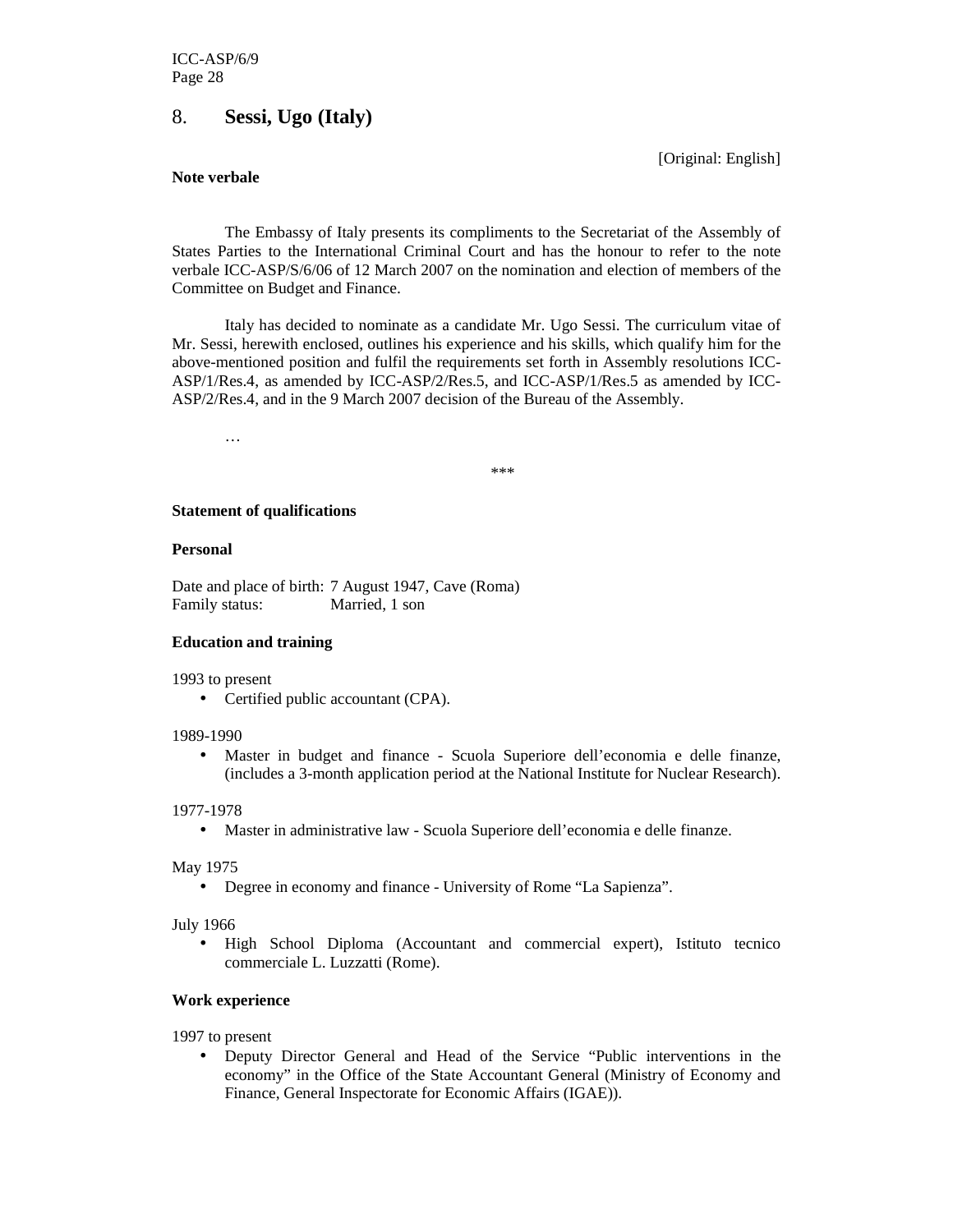## 1987-1997

• Head of Division in the Office of the State Accountant General (Ministry of Economy and Finance - General Inspectorate for Economic Affairs (IGAE), Division of Scientific and Space Policies, Telecommunications, Industry and Innovation).

# 1979-1987

• Head of Section in the Office of the State Accountant General (Ministry of Economy and Finance - General Inspectorate for Economic Affairs (IGAE), Division of International Relations).

# 1977-1979

• Junior Counsellor (Ministry of Economy and Finance - General Inspectorate for Economic Affairs (IGAE), Division of International Relations).

# 1970-1977

• Principal Secretary - Ministry of Tourism (Personnel and General Affairs).

# **Professional experience**

2006 to present

• Member of the Board of Auditors in public companies (scientific foundations).

2004 to present

• Chairman of the Board of Auditors in private companies (space and telecommunications sector).

# 2001-2004

• Teacher in training courses for employees of the Ministry of Economy and Finance.

## 1987-1989

• Alternate auditor in the Western European Union (WEU) – Paris.

1987 to present

• Member of the Board of Auditors in hospitals.

## 1977-1987

• Member of the Board of Auditors in high schools.

## **International experience**

## 2000-2005

• Chairman of the Committee on Contributions (COC) of the United Nations.

## 1994-1999

• Vice-Chairman of the Committee on Contributions (COC) of the United Nations.

## 1990-1998

• Member of the Committee on Contributions (COC) of the United Nations.

## 1978-2000

- Participation as Italian delegate to the general conferences and governing councils of international organizations, namely:
	- o European Space Agency (1987 onwards);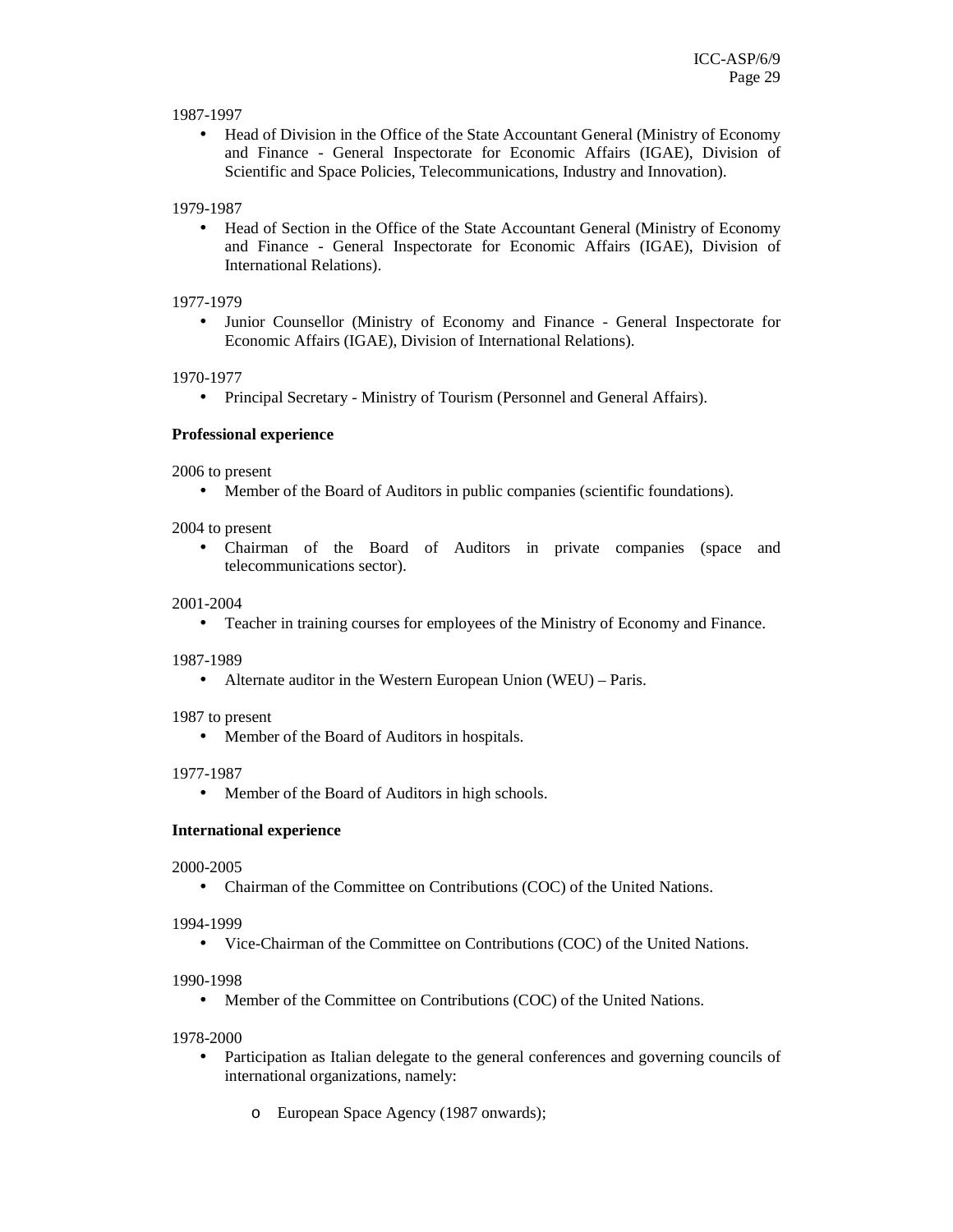- o United Nations General Assembly, Fifth Committee (1979-2000);
- o Luxembourg Conference on European Patent (1985);
- o United Nations Conference on Land-locked Developing Countries (1989);
- o United Nations Conference on the Third Decade for Development (1984);
- o United Nations Environment Programme Convention on the Protection of the Mediterranean from Pollution (1979, 1981, 1985);
- o Fifth and Sixth United Nations Conference on Trade and Development (1979, 1983);
- o United Nations Conference on Science and Technology for Development (1979);
- o European Union and Organisation for Economic Co-operation and Development bodies (DAC, High-Level Group on Commodities (1978- 1987));
- o Food and Agriculture Organization and International Fund for Agricultural Development (1983-1987);
- o United Nations Educational, Scientific and Cultural Organization (1978- 1980);
- o World Intellectual Property Organization (1978-1983).

#### 1987 onwards

- Italian delegate on the Budget and Finance Committees of international organizations, namely:
	- o European Space Agency (1987-1990);
	- o European Organization for Astronomical Research in the Southern Hemisphere (1987 onwards, in 1997-2001 Chairman of the Finance Committee):
	- o European Centre for Medium Range Weather Forecasts (1987-1990);
	- o United Nations Conference on Trade and Development (1983-1996);
	- o United Nations Development Programme (1981-1987);
	- o European Patent Office (1981-1987);
	- o General Agreement on Tariffs and Trade (1978-1988).

#### **Computer skills and competencies**

Knowledge and use of the principal tools (e-mail, Word, Excel, Power Point)

#### **Language skills**

| Italian            | Mother tongue                                                                                                                         |
|--------------------|---------------------------------------------------------------------------------------------------------------------------------------|
| English and French | Speaks, reads and writes fluently in both                                                                                             |
| Spanish            | Speaks at basic level, reads and writes fluently<br>Spanish language course (High School for Public Administration<br>$(1987-1988)$ . |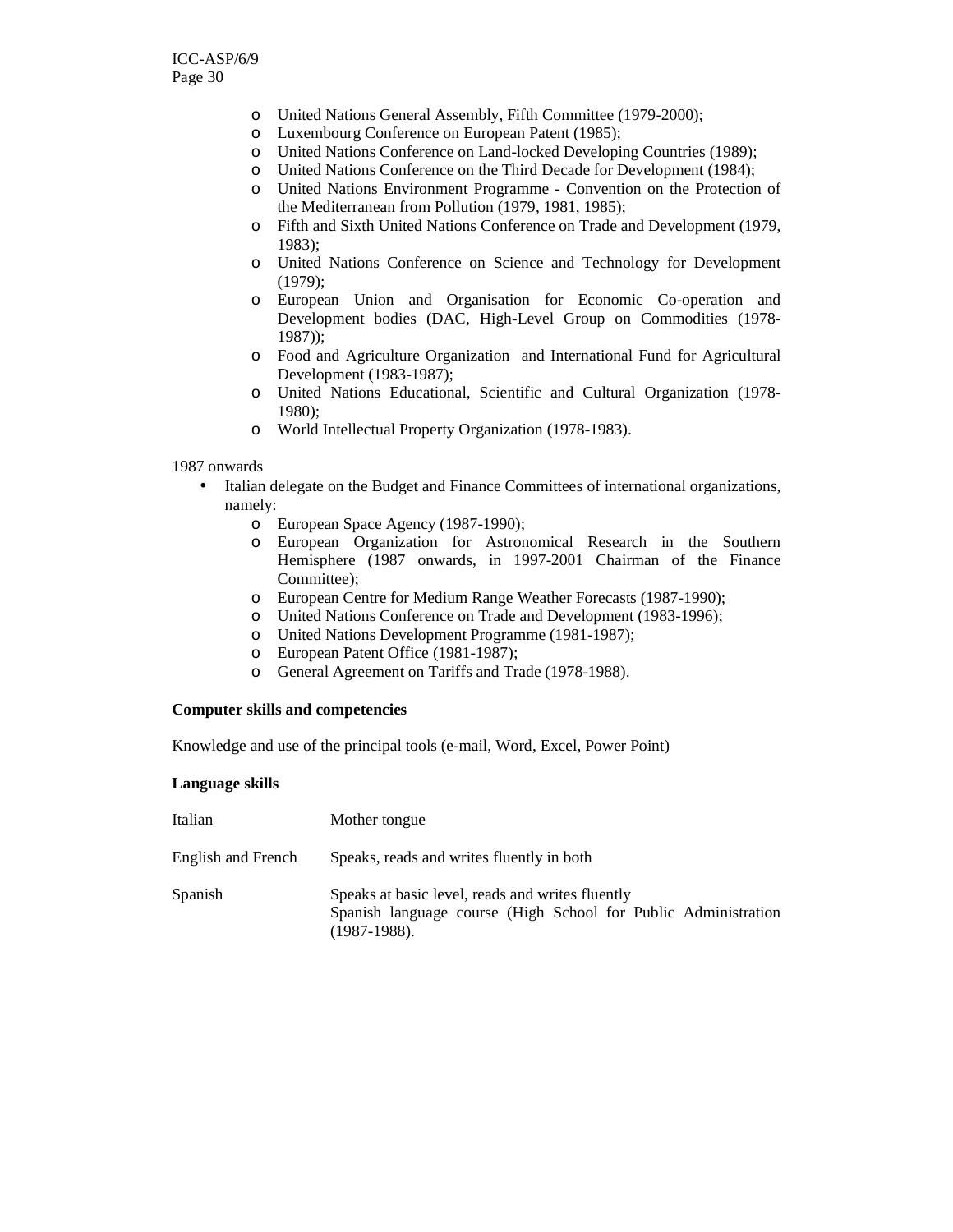# **9. Yañez Pilgrim, Rodrigo (Bolivarian Republic of Venezuela)**

[Original: English/Spanish]

## **Note verbale**

The Embassy of the Bolivarian Republic of Venezuela in The Hague presents its compliments to the honourable Secretariat of the Assembly of States Parties to the Rome Statute of the International Criminal Court and has the honour to inform that the Venezuelan Government has decided to present the candidature of Mr. Rodrigo Yañez Pilgrim to the Committee on Budget and Finance of the International Criminal Court (ICC) for the term 2008-2011 at the elections to be held during the sixth session of the Assembly of States Parties to the Rome Statute in New York in December 2007.

 Mr. Yañez Pilgrim is the delegate of Venezuela to the Fifth Committee on Budget and Finance of the General Assembly of the United Nations.

A copy of Mr. Yañez Pilgrim's curriculum vitae is attached to this note.

…

\*\*\*

## **Statement of qualifications**

#### **Education**

- Universidad Central de Venezuela (Central University of Venezuela)
	- o Faculty of Social and Economic Sciences
	- o School of Economics
	- o Degree: Economics
		- Caracas, December 2001
- Universidad Central de Venezuela (Central University of Venezuela)
	- o Faculty of Science
	- o School of Mathematics
	- o Post-graduate studies in Random Models

#### **Languages**

Spanish and English

#### **Professional experience**

May 2005 – present Mission of the Bolivarian Republic of Venezuela to the United Nations – New York Position: First Secretary

- Delegate to the Fifth Committee on Administrative and Budgetary Questions in the United Nations.
- Responsible for the negotiations on management reform in the United Nations.